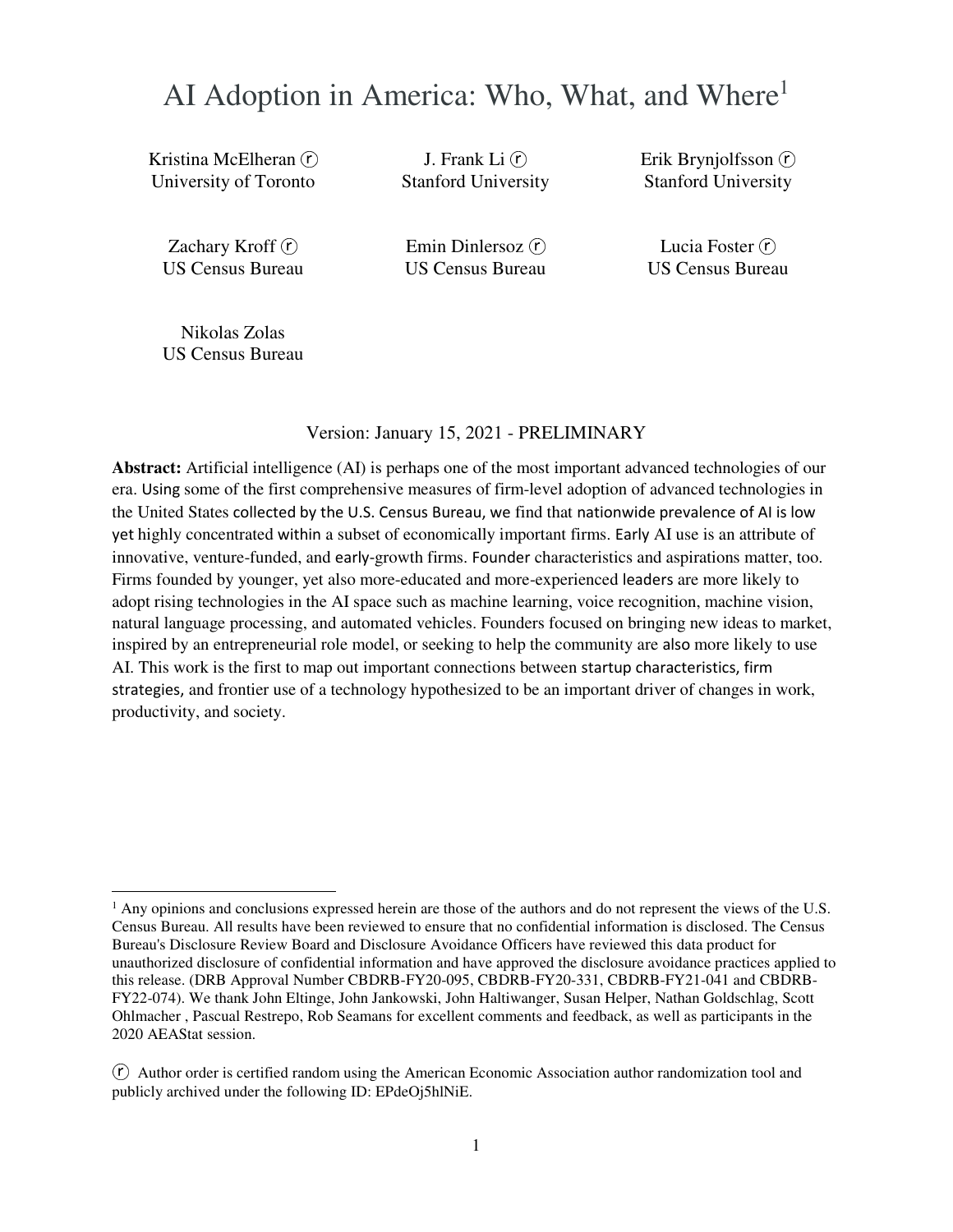#### **1 Introduction**

<u>.</u>

Artificial Intelligence (AI) is potentially the most transformative technology of our era, but little is known about the extent to which machine learning, machine vision, natural language processing - and other, related technologies such as robotics and automated vehicles - are being used by firms, far less which types of firms are adopting them. Yet limited understanding of adoption and diffusion patterns make it difficult to anticipate the economic implications of this fast-emerging technology. What will an AI-enabled future entail in terms of innovation, prosperity, inequality, or the increasingly-discussed "future of work"? AI is often argued to be a General-Purpose Technology (GPT)—flexible, ubiquitous, and potentially high economic impact –yet thus far it has had seemingly minimal impact on measured economic activity (Brynjolfsson et al. 2021; Furman and Seamans 2019). This failure to find AI in the productivity data suggests that the technology remains in its genesis, firms are having trouble deploying the technology, and/or – as we argue, here – researchers have yet to look in the right places.

This lack of empirical traction is understandable, given the absence of comprehensive data on firms' adoption and use of emerging technologies such as AI. However, guideposts are essential if we are to avoid "flying blind into what has been called the Fourth Industrial Revolution" (Brynjolfsson and Mitchell (2017b).<sup>2</sup> Evidence-based decision making at all levels of government, firm leadership, and society is affected by this data gap. Although efforts have been made to triangulate on AI adoption and exposure using indirect measures such as O\*NET task descriptions (Brynjolfsson, Mitchell, and Rock 2017, Felten, Raj, and Seamans 2021), online job postings (Alekseeva et al. 2021), or patents (Webb 2019), datasets that provide direct and nuanced firm-level information on the diffusion of these new technologies are rare. Those that are available often suffer from coarse (industry)/occupation aggregation, have non-response and sampling biases, fail to capture activity outside of the manufacturing sector, or miss key dimensions of this flexible class of technologies. Consequently, we have limited insight into who the early AI adopters are, which industries, technologies, or geographies are leading the diffusion curve, or what aspirations or strategies of firm leaders are associated with AI use. This study provides rich answers to these questions, throwing up much-needed signposts on a landscape urgently in need of systematic exploration.

<sup>&</sup>lt;sup>2</sup> The National Academy of Sciences (NAS) panel report in 2017 titled "Information Technology and the U.S. Workforce: Where Are We and Where Do We Go from Here?" makes a similar point about the paucity of data in this area and calls for a comprehensive and holistic approach to filling this data gap.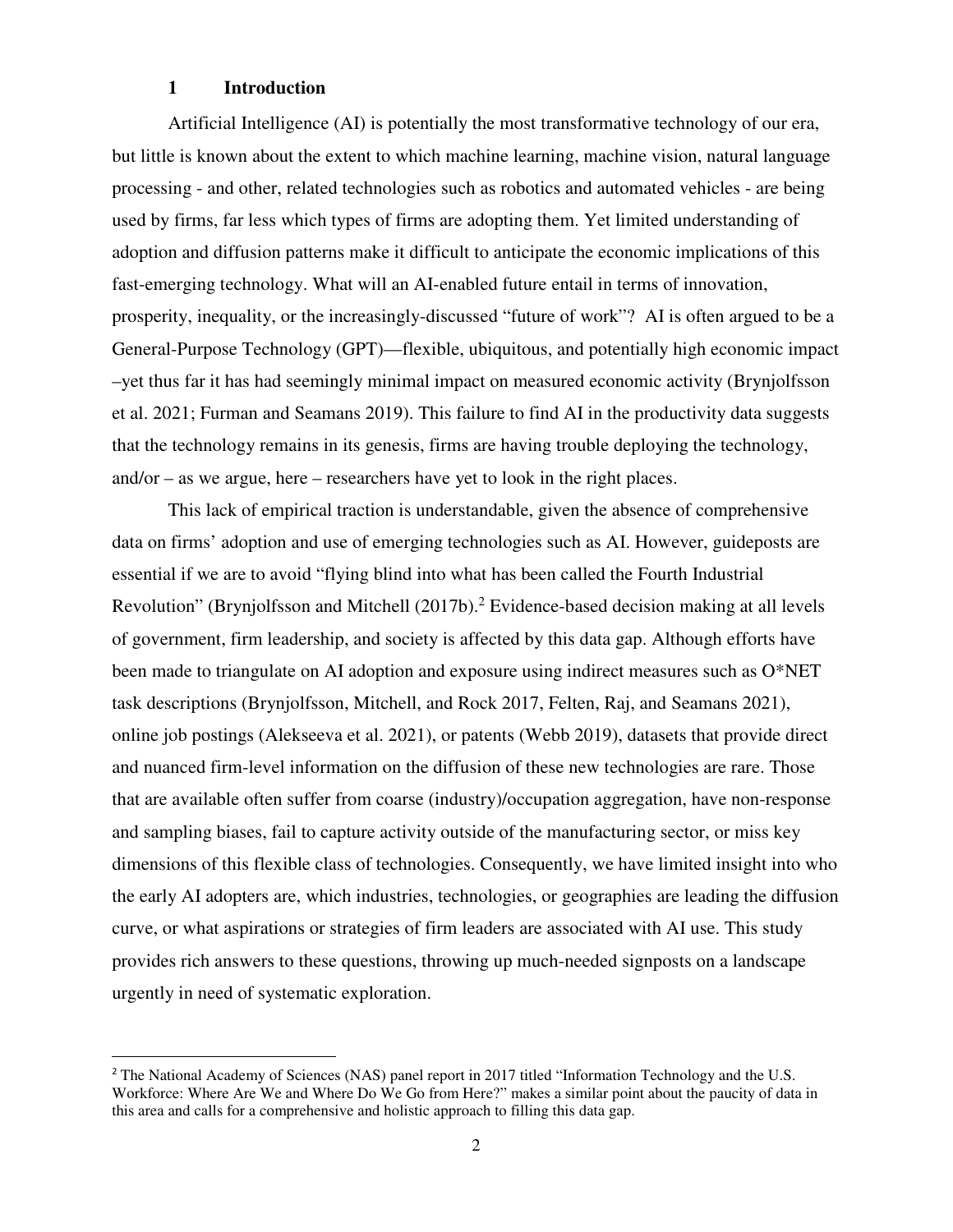The recent release of a new nationally representative survey, the 2018 Annual Business Survey (ABS), conducted jointly between the Census Bureau and the National Center for Science and Engineering Statistics (NCSES) within the National Science Foundation (NSF), helped to fill this data gap and provides a rich platform for our investigation. The ABS collects information on adoption and use of several advanced technologies from a large, nationally representative sample of firms covering the private nonfarm sectors of the economy.<sup>3</sup> Initial analysis of this survey indicated that, despite increasingly widespread interest in technologies such as machine learning, robotics, automated vehicles, natural language processing, and machine vision and voice recognition, their adoption rates across firms remain relatively low, on average (Zolas et al. 2020). However, nationwide averages rest on a denominator that risks obscuring the firms most-central to the growth and dynamism of the U.S. economy. Just focusing attention on larger, older firms - a relatively small segment of the firm population – we find that worker exposure to AI across the country is much higher. Narrowing the lens further onto firms and founders that prioritize innovation and economic growth, a far different picture of AI prevalence begins to emerge.

In this study, we provide a higher-resolution image of early AI use by documenting novel and important characteristics of early AI adopters and, by association, key implications for economics and strategic management. Who adopts AI can matter greatly for the economy. For instance, if AI adoption is concentrated in a niche of firms that are productive, large, and innovative, the potential effects of AI use can be much more consequential than if adoption is more diffuse. Further, the types of outcomes may vary if leaders of adopting firms have certain fixed characteristics or are committed to certain aspirations or strategies. It is often overlooked that the way in which technology is deployed in firms is subject to the choices of managers, and complementary strategic and human resources decisions are likewise subject to managerial discretion. Inequality linked to between-firm differences is on the rise, with technology increasingly implicated as a core driver of unequal outcomes for workers (Andrews et al. 2015; Autor and Salomons 2018; Autor et al. 2020). However, some workers in some firms are benefitting from rising digitization (Barth et al. *forthcoming*). How this will play out for AI is an open question. Yet, knowing where the leading AI adoption is taking place can inform what "lamppost" to look under for this, and other phenomena of vital interest. We anticipate that a

<u>.</u>

<sup>&</sup>lt;sup>3</sup> The ABS covers all nonfarm employer businesses filing the 941, 944, or 1120 tax forms (see https://www.census.gov/programs-surveys/abs/about.html for more details about the ABS).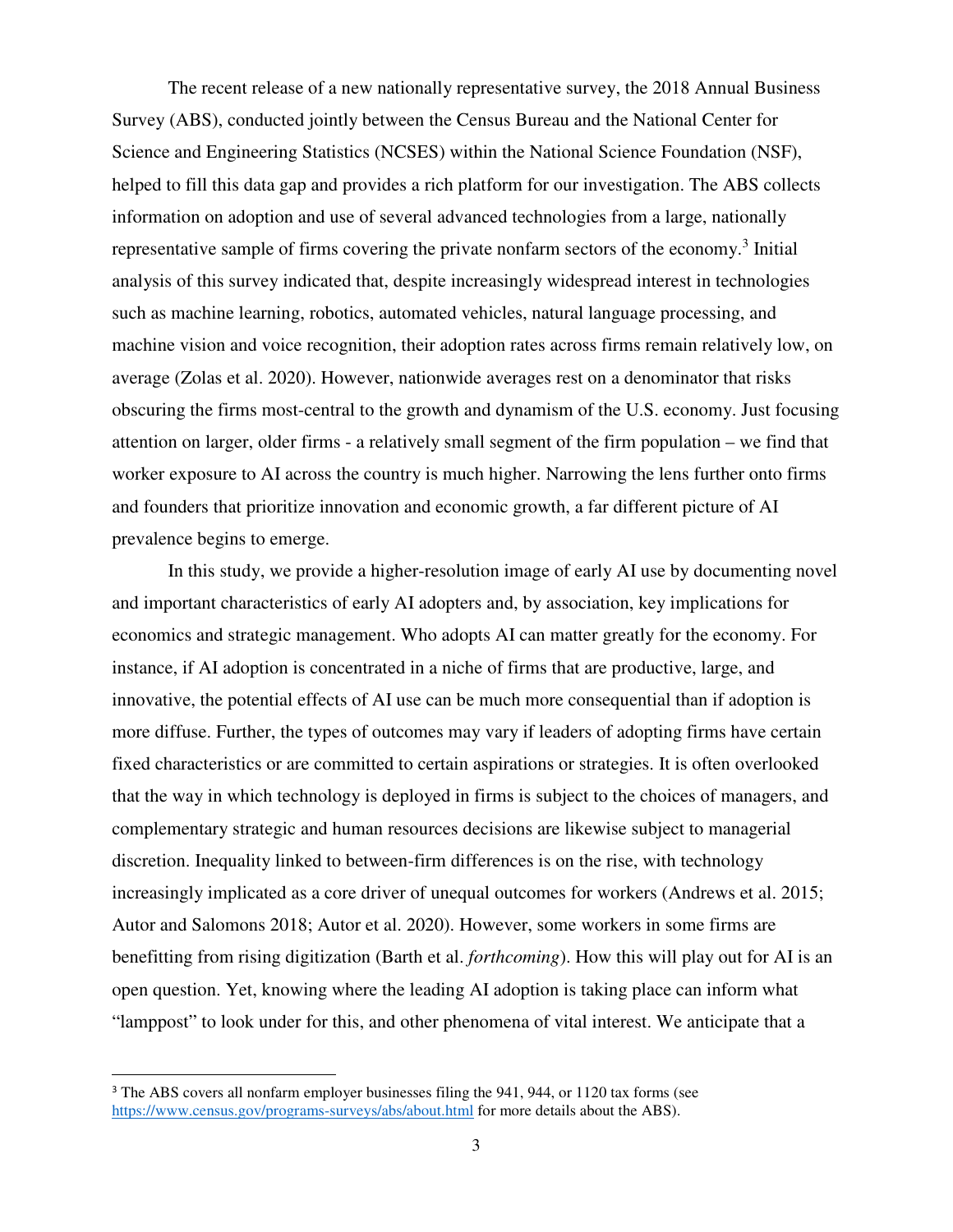better-illuminated landscape will enable more-rapid traction for a wider range of impactful research questions and data collection efforts.

Our large-scale survey approach has a number of advantages worth emphasizing. For one, the Annual Business Survey (ABS) consolidates three prior surveys—the Survey of Business Owners (SBO), the Annual Survey of Entrepreneurs (ASE), and the Business R&D and Innovation Survey for Microbusinesses (BRDI-M)—into one, providing data on a number of factors related to the owners of the firms, funding at the time of founding, innovation activities, and other firm strategies. This rich information allows us to identify a wide range of novel organizational characteristics – including, but not limited to, those associated with "high growth entrepreneurship" (e.g., Guzman and Stern 2020) – that have been linked to important economic outcomes. We link these to AI use and compare across drivers and complements of AI use to arrive at a number of key insights. In addition to richly describing the who, what, and where of AI use, we show that a number of quasi-fixed organizational factors are important intangible drivers of AI adoption, that later-stage growth is significantly and separately correlated with AI use, and that a range of important firm strategies - notably innovation and aspirations to give back to local communities that bode well for inclusive prosperity – are also key ingredients of leading AI "recipes." Some of our results remain preliminary (with a few still pending disclosure review by Census). Taken together, though, they point to a compelling role for AI in a number of important – and arguably, desirable - economic outcomes. They also provide guidance for what types of firm strategies "play nicely" with AI, in practice.

Our contributions to the literature are several. By tying together early AI adoption with quasi-fixed founding and ownership characteristics, we build on the growing literature on leadership/top management teams and firm performance (see, e.g., Choi, Goldschlag, Haltiwanger, and Kim 2021, Azoulay, Jones, Kim, and Miranda 2021, Ewens and Marx 2017)**.**  We also offer new insight on the link between leader characteristics and tech adoption that might drive or mediate differences in firm performance. There is a related literature on the drivers of economic dynamism in the U.S. (see, e.g., Decker, Haltiwanger, Jarmin, and Miranda 2017, 2020), and we argue that a potential driver related to the "fixed-at-birth" characteristics and skewed economic outcomes is rooted in the propensity to adopt important, scale-biased technologies. When exploring complementarities with other dimensions of firm strategy and performance, we find AI adoption to be linked with both product and process innovations, as

4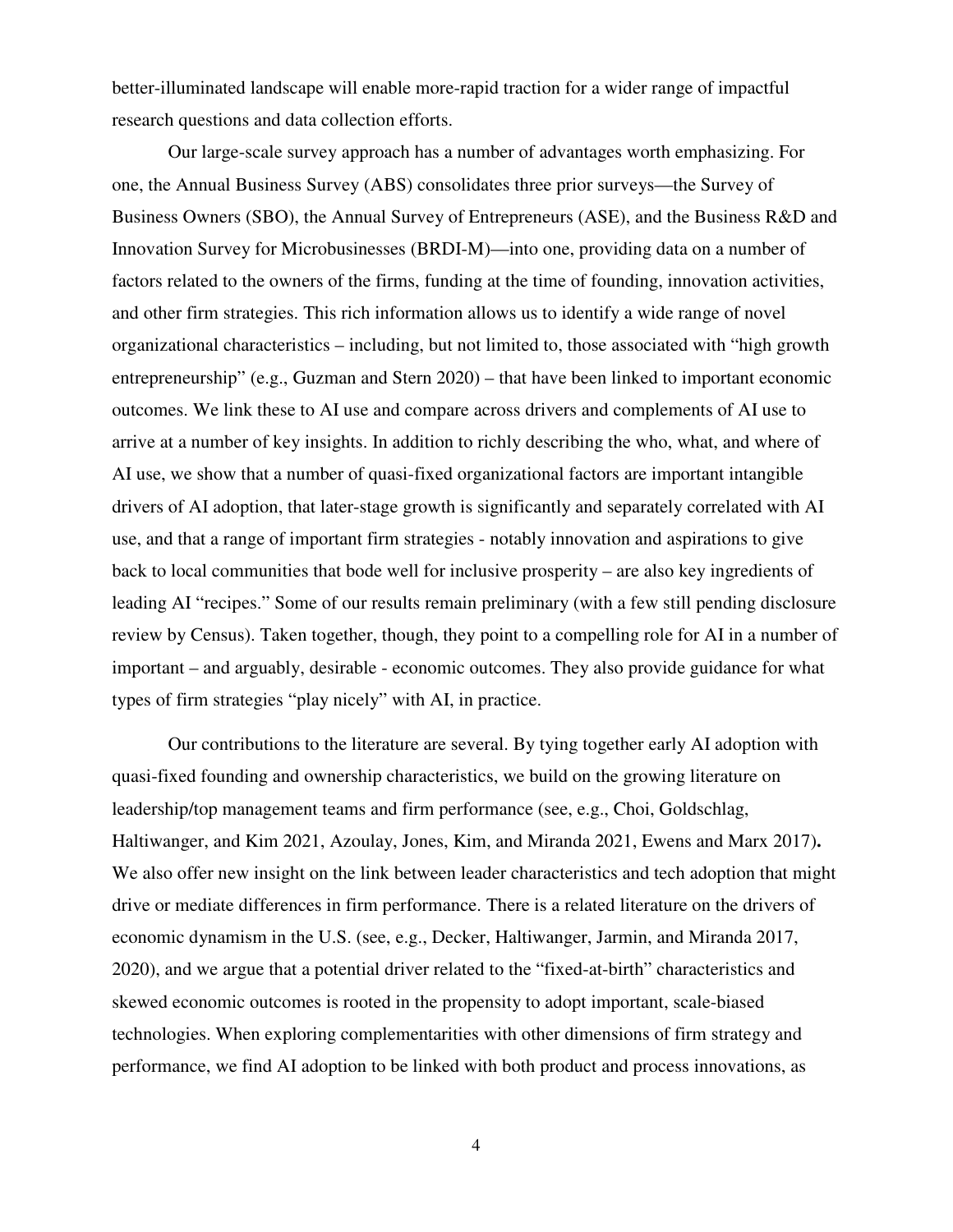well as "growth-oriented innovation" (as opposed to innovation driven towards "efficiency").<sup>4</sup> This contributes to some of the key insights brought up in Song et al. (2018), who argue that if high-performing firms are more likely to adopt performance-enhancing and scale-biased technology, this self-selection could reinforce inequality driven by between-firm differences. Unpacking the difference between firm exposure and worker exposure is therefore critical to understanding distributional implications of AI.

We make a number of key observations related to adoption of AI. As evidenced in Zolas et al. (2020), advanced technology adoption exhibits a hierarchical pattern, with the mostsophisticated technologies being present most often only when more-basic technologies are as well. We highlight how attempts to predict AI use based on commonly observed firm characteristics such as size, industry and age have had limited success. While our early measures of firm aspirations and quality adds substantially to explaining variation in adoption, there remains still a huge amount of unexplained heterogeneity in adoption, indicating that unobserved firm-specific features are dominant. Finally, our approach allows us to assess who the potential adopters ("at-risk" firms) are. This assessment is critical for getting the "denominator" right in linking AI adoption to outcomes of interest (e.g., economic dynamism, job growth), and describing the niche of the economy that is most relevant to study for the consequences of AI adoption.

The rest of this paper is organized as follows. In Section 2, we describe the 2018 Annual Business Survey and its contents along with some summary tables of technology adoption and preliminary findings. In Section 3, we go over our methodology for assessing who the early adopters are and our predictive model for early adoption. In Section 4, we discuss our results, before concluding.

#### **2 The 2018 Annual Business Survey**

<u>.</u>

Our primary dataset relies on the recently released Annual Business Survey (ABS), which was first conducted in 2018. This survey represents a partnership between the Census Bureau and the National Center for Science and Engineering Statistics (NCSES) within the

<sup>&</sup>lt;sup>4</sup> We define "growth-oriented" innovation as a focus on opening up new domestic or export markets, introducing new goods or services, or reaching new customer groups.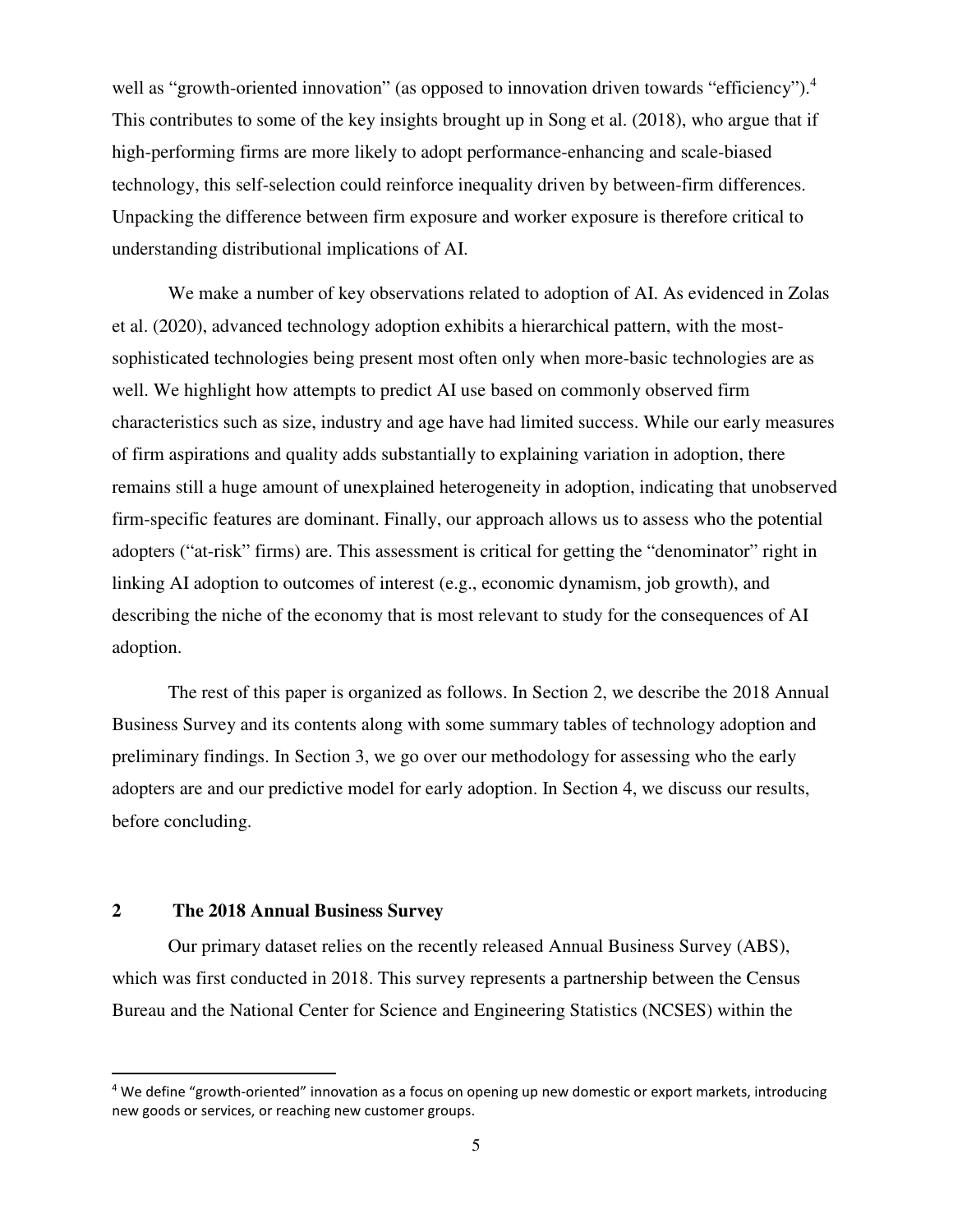National Science Foundation (NSF) and consolidates three surveys: the Survey of Business Owners (SBO), the Annual Survey of Entrepreneurs (ASE), and the Business R&D and Innovation Survey for Microbusinesses (BRDI-M), and adds a new and expanded collection on nationally representative business innovation statistics.<sup>5</sup> The ABS captures many important characteristics of the business context in which technology adoption and use take place.<sup>6</sup>

The survey was sent to 850,000 nationally representative firms, with approximately 590,000 responses, of which 573,000 can be linked to the Longitudinal Business Database (LBD) – the primary source of firm-level information on key outcomes such as employment, revenue, and payroll. A summary of the respondents' characteristics can be found in Table 1.<sup>7</sup> The sectoral and age distribution coincides with national averages and thus the vast majority of firms in the sample are small (more than  $\frac{3}{4}$  of the sample have fewer than 10 employees).

#### **Technology Module**

<u>.</u>

The technology module in the 2018 ABS contains three detailed questions: the availability of information in digital format (digitization), expenditure on cloud computing services, and use of several advanced business technologies – the definitions of these technologies are provided in Text Box 1. Taking the three questions in turn, the first question explores firms' reliance on digital information, widely regarded as a prerequisite to moreadvanced uses of digital technologies (Brynjolfsson and McAfee 2014, Brynjolfsson and McElheran 2019). The second question explores the extent to which firms rely on cloud computing, which has shifted the cost structure and use of IT for a broad range of firms (Armbrust et al. 2010, Brynjolfsson et al. 2010) and is viewed as a key enabler of digital transformation (Forrester 2017, Sunyaev 2020). A second necessary ingredient for adopting AI technologies is sufficient computing power to handle and exploit massive quantities of digital information.

<sup>&</sup>lt;sup>5</sup> The SBO was conducted by the Census Bureau. The ASE was conducted by the Census Bureau in partnership with the Ewing Marion Kauffman Foundation and the Minority Business Development Agency. The BRDI-M was conducted by the Census Bureau under a partnership with NCSES.

<sup>&</sup>lt;sup>6</sup> For more information on the ABS technology module and past history of efforts to collect national statistics on technology adoption, see Zolas et al. (2020).

 $<sup>7</sup>$  Note that due to the relatively low response rate, respondents were reweighted to better coincide with national</sup> averages in size, age and industry according to the Business Dynamic Statistics. For more information, see Zolas et al. (2020)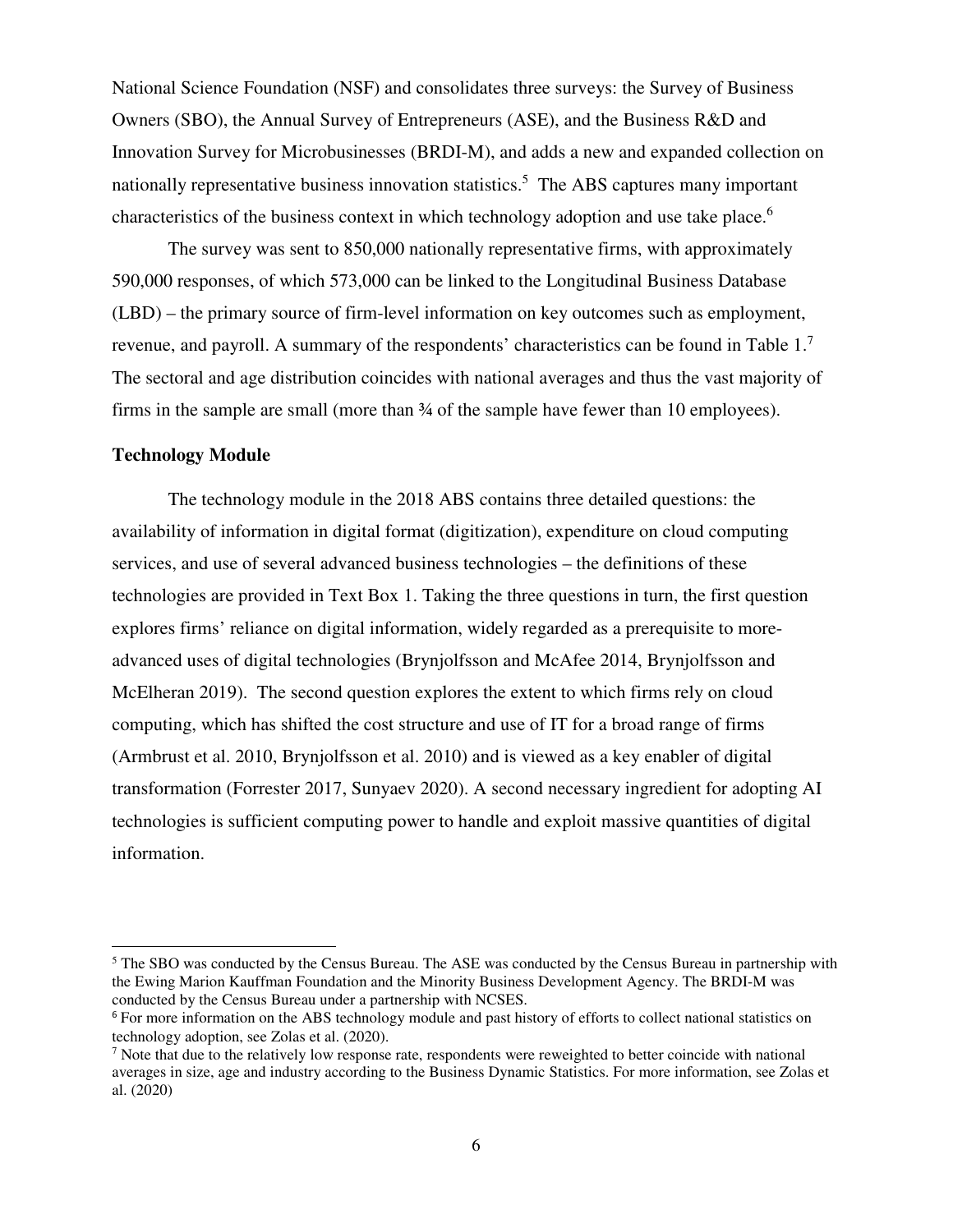Finally, the third question, and the primary focus of this paper, asks directly about the use of advanced "business technologies," including those typically categorized as "AI." The AIrelated technologies include machine learning, machine vision, natural language processing, voice recognition software, and automated guided vehicles.<sup>8</sup> A summary of responses can be found in Figure 1, which indicates that only a very small percentage of respondents use any of the AI-based advanced business technologies. In Table 2, we combine the different measures of intensity into an aggregate "use" value and find that the adoption rate for each of the 5 AI-based technologies is less than 3%.

As Zolas et al. (2020) point out, some of these adoption patterns can be explained by size and age differences across firms: adoption is highly skewed and concentrated in the larger (and older) firms in the economy. This is readily apparent in Figure 2, which reports the adoption rates for any of the AI-based technologies by firm size. This skewness in adoption rates underscores the impact of this technology on workers. As Table 3 shows, despite the relatively low across-firm adoption rate, due to the concentration of AI in the right tail of firm size distribution, the worker exposure to these technologies can be considerably higher.<sup>9</sup> This impact is more pronounced for some sectors of the economy.

#### **Founding Characteristics**

<u>.</u>

A key advantage of the ABS is that, in addition to the technology module, it contains useful information related to the owners of the firm, reasons for starting the business, the capitalization/funding required to start the firm, as well as innovation strategies and outcomes of the firm. This information, not typically available in large firm surveys and administrative data, is highly relevant in understanding the types of firms that are among the early adopters of AIbased technologies. It also reveals some key characteristics about the firm itself, like the potential growth trajectory.

Table 4a provides some summary statistics (based on our analysis sample described in Section 3) of these intangible factors, such as whether the primary owner<sup>10</sup> has an advanced

<sup>8</sup> Other technologies queried include augmented reality, robotics, touchscreens, automated storage and retrieval systems and radio frequency identification (RFID). While some of these other advanced technologies may also contain an AI-related component, they are less likely to rely heavily on AI-based algorithms or software compared to the ones we include as AI-intensive.

<sup>&</sup>lt;sup>9</sup> It is assumed that workers at firms that adopt the technology are "exposed".

 $10$  Denoted as the owner with the largest share of the business (usually Owner 1).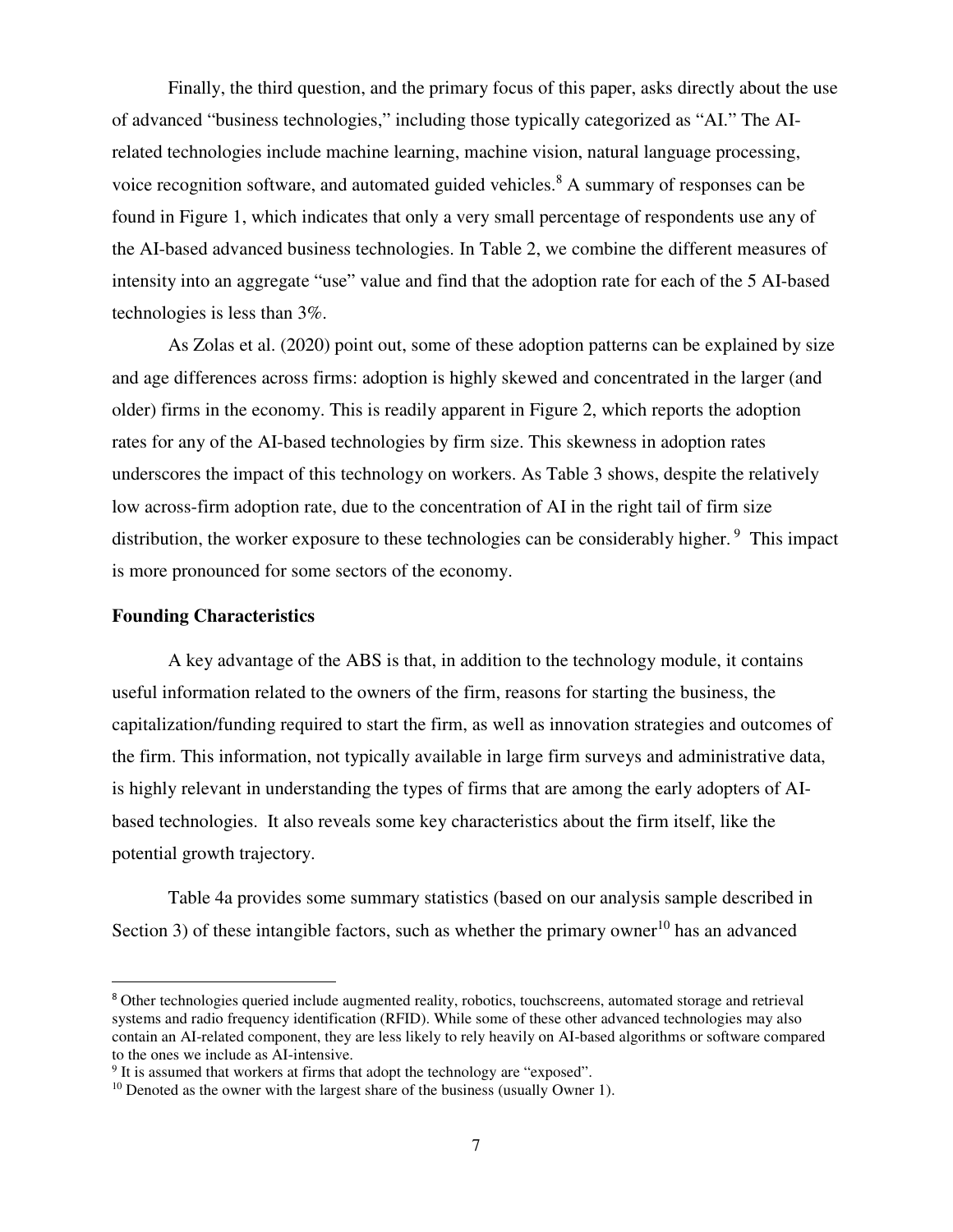degree<sup>11</sup>, has owned a business previously, and their reasons for starting the business, along with some capitalization measures and innovative strategies of the firm. These tabulations are then separated by whether or not the business utilizes any of the AI-based technologies defined earlier. We see some stark differences in these intangible factors across the adopters and nonadopters, which we discuss in the next section.

Similarly, Table 4b highlights the differences in AI usage by various firm characteristics as in Table 4a. We note that the usage rates between firms that possess a characteristics versus those that do not differ substantially in some cases. The differences are especially pronounced for owner having an advanced degree, presence of VC funding, high startup funding amounts, and nearly all characteristics in the innovative strategies and outcomes category. Interestingly, businesses motivated to help or become involved in a community also have a higher AI usage rate, compared to businesses that are not motivated by this goal.

#### **3 Methodology**

-

Our methodology for understanding the nature of the early AI adopters extends the work first performed in Zolas et al. (2020), who use observable firm characteristics to first tabulate the users of advanced business technologies, and then extend their analysis to impute some of the non-missing and "don't' know" response options collected in the survey. Their tabulations highlight the skewness in patterns of adoption where adoption seemed primarily determined by the size and age profiles of the firm, along with industry. However, these observable factors were only able to explain relatively little of the variation in adoption patterns, even when including high-dimensional controls, such as detailed industry by state. As an extension, here we explore how the organizational factors and early-stage startup characteristics described in the previous section may play a role in early adoption patterns and whether they can explain an important portion of the remaining variation in adoption.

There is a growing literature that suggests that some key organizational factors, which are mostly fixed at birth for the firm, can signify both the "quality" of the firm and the growth trajectory of the firm (see, e.g., Schoar, 2010; Guzman & Stern, 2020; Haltiwanger et al., 2016 Sterk, Sedlacek, and Pugsley 2021, Botelho, Fehder, and Hochberg 2021, Kerr, Kerr, and Xu 2018). The key message from this body of work is that high-growth entrepreneurs exhibit certain

<sup>&</sup>lt;sup>11</sup> Defined as having either a Master's Degree, Doctorate Degree, or Professional Degree.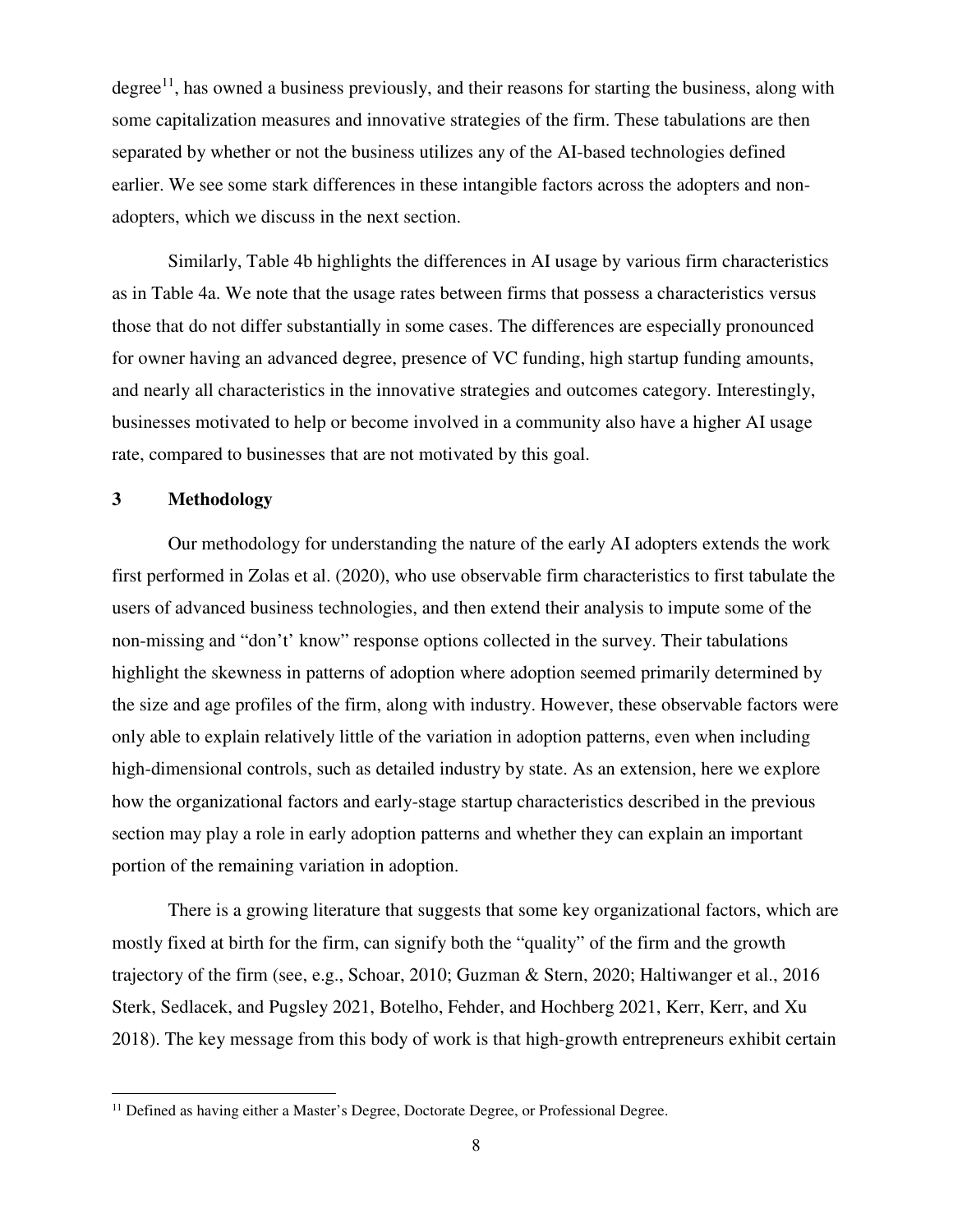early features which are not captured in the usual observable firm characteristics (size, age, payroll, industry, and location). These same features for high-growth entrepreneurship may also be relevant for technology adoption. Thus, our contribution is to assess whether the "quasi-fixed" organizational features that can predict high-growth or high-quality firms, such as owner education, intellectual property (IP) and "innovativeness", serial entrepreneurship, and motivations for starting the business and capitalization requirements, can simultaneously predict early adoption of AI. At the same time, we explore whether technology presence has an independent connection to firm growth even after controlling for the initial characteristics that predict high growth. If AI adoption is strongly connected to these initial characteristics but also contributes to future growth, then we should still see some connection between AI use and *later* firm growth even after controlling for these initial firm-level high-growth characteristics – though a more causal statement requires further analysis.

Due to restrictions in the revenue information of the LBD—which does not include revenue information prior to 1997—we rely on a subset of the full ABS sample: firms born in or after 1997. And because of the ownership characteristics we also include, we further restrict our sample to firms who reported having at least one owner owning a non-zero share of the firm.

Examining the sample described, we find that early high-growth firms are more likely to be adopters of AI, by using direct measures of early firm revenue growth. We then add controls for the characteristics of firm "leadership" or ownership (e.g., whether the primary owner has an advanced degree, has prior experience founding firms, etc.), startup "capitalization", and "innovative complementarities". By adding each set of controls, we can de-couple the early growth trajectories of the firm from its most recent economic activity (e.g., latter revenue gains and technology adoption).

The following sub-sections delve into how the controls were selected from the information available in ABS, and how we expect them to relate to the patterns of early adoption based on existing findings in the literature.

#### **Leadership Variables**

Owner characteristics matter for the performance of the firm, consistent with the findings on the role of leadership and top teams in firm performance (see, e.g., Choi, Goldschlag, Haltiwanger, and Kim 2021, Azoulay, Jones, Kim, and Miranda 2020, Ewens and Marx 2017).

9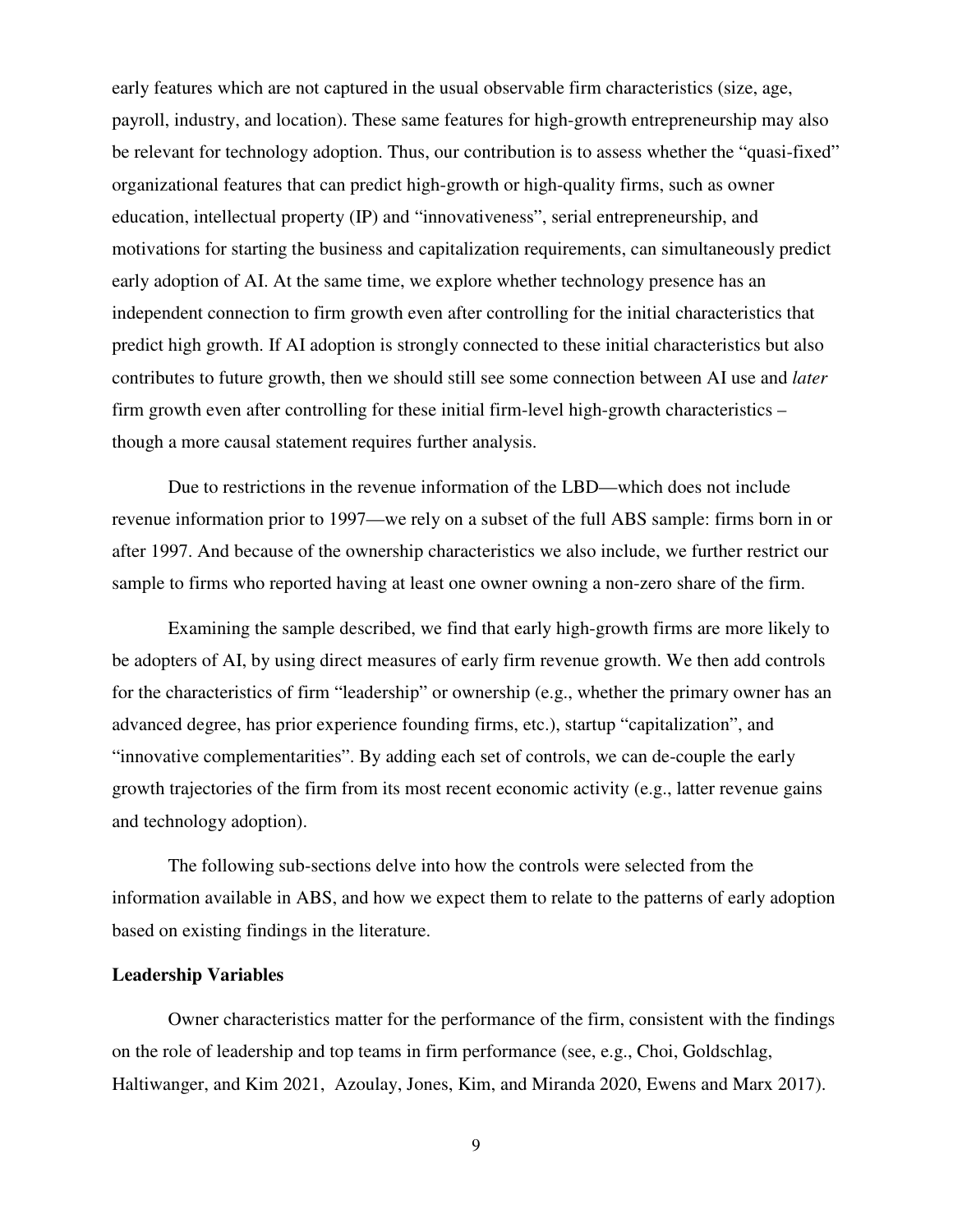Several features of the owner may play a role, including education, age, prior experience, and reasons for starting the business.

The goals and motivations of entrepreneurs are also important in the trajectory of the firm, and the literature has noted a clear delineation between "lifestyle" entrepreneurship and "high-growth" entrepreneurship (Schoar 2010; Hurst & Pugsley 2010). We therefore incorporate some of the reasons for starting the business in our analysis to differentiate between these two firm types.

When thinking about the age of the owner, Choi et al. 2021 identified a "sweet spot" for owner age and innovation. This finding is consistent with the idea of "vintage-specific human capital" whereby much older cohorts of founders and managers may lack the tech-specific facility combined with important (potentially complementary) experience or tacit "know how" that takes time to accumulate (Barth et al. 2020)

For education, firms with owners that possess advanced degrees are more likely to innovate (Brayman et al. 2011). There is also a relationship between serial entrepreneurship and higher quality firms (LaFontaine and Shaw 2016).

#### **Capitalization**

 There are numerous indicators at the founding of the firm that may hint at the firm's potential. Some of these factors include the sources of funding (e.g., firms funded via venture capital or through outside investors have greater potential than firms funded through the owner's capital), as well as the funding amount.<sup>12</sup>

#### **Non-TFP Objectives**

-

 Besides ownership and capitalization, other attributes of the firm beyond the usual firm characteristics can describe the quality of the firm. For instance, Guzman & Stern (2020) rely on the startup filing a trademark or owning a patent as key indicators for the quality of the firm. Hard-to-measure complementarities may exist elsewhere, such as in the innovation strategy of the firm and importance of IP. In the Annual Business Survey, the survey queries firms on their

<sup>12</sup> See, e.g., Kortum and Lerner (2000), Nanda and Rhodes-Kropf (2013), Catalini, Guzman, and Stern (2019), Lerner and Nanda (2020), and Botelho, Fehder, and Hochberg (2021). Akcigit, Dinlersoz, Greenwood and Penciakova (2019) find that both selection by venture capitalists and the synergies between venture capitalists and entrepreneurs are an important contributor to US economic growth.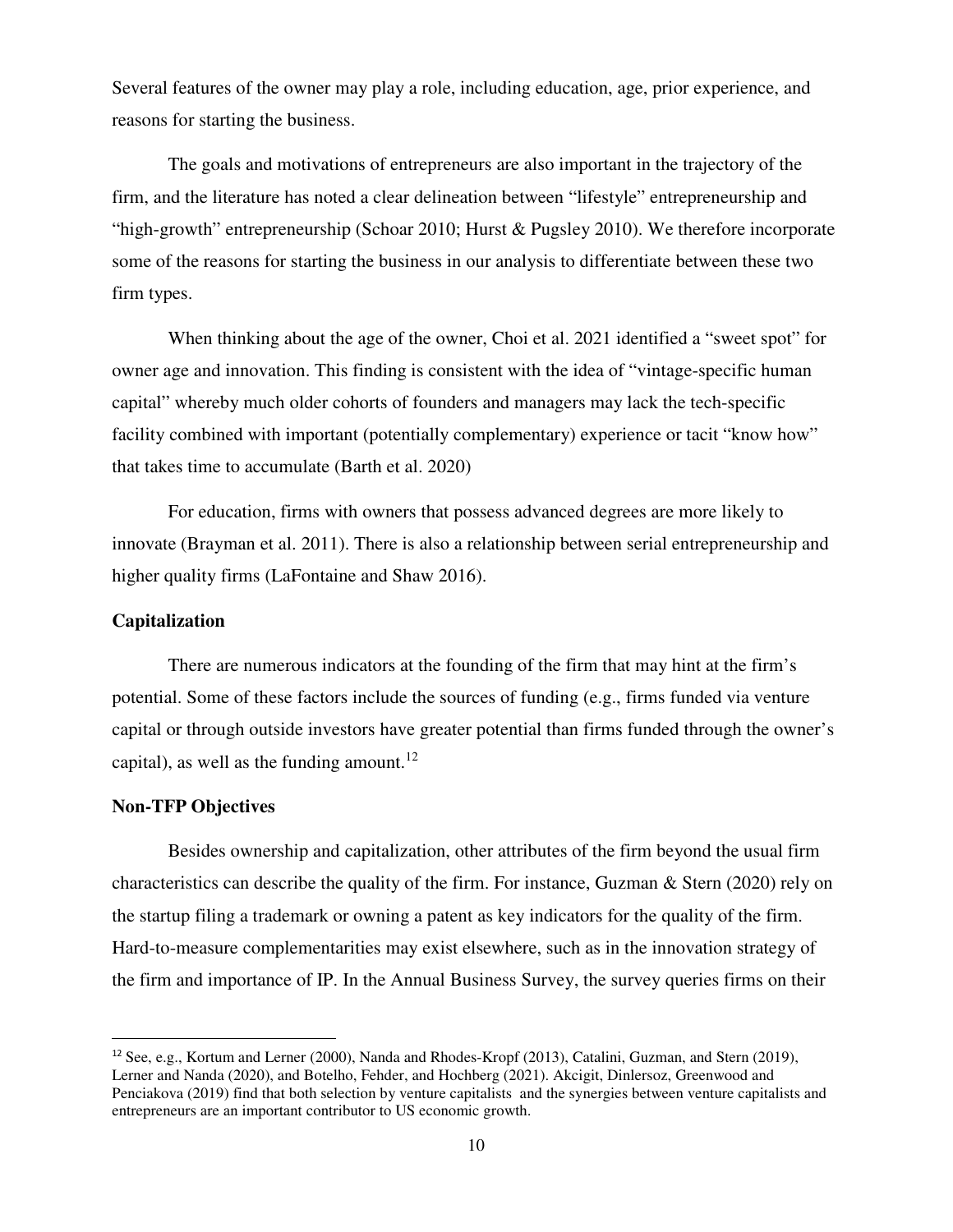intention for innovating new products or services. These intentions can be linked to either cost reductions (efficiency gains) or growth (market or product expansion). These differing strategies may reveal different firm types.

#### **4 Results**

-

We begin by establishing the predictive ability of these leadership, high-growth, and non-TFP-related characteristics on the early quality of firms. We measure initial firm quality by taking the growth rate of average annual revenue as defined<sup>13</sup> by Davis, Haltiwanger and Schuh DHS)  $(r)$  over the first three years of an employer firm's life:

$$
g = \frac{1}{3} \sum_{t=1}^{3} \frac{r_t - r_{t-1}}{0.5(r_t + r_{t-1})}
$$

We regress this growth rate,  $g$ , on our three broad groups of firm characteristics—first on each individual group, and then on all groups together—controlling for standard fixed observables like state-by-industry and cohort (firm age).

Column 1 of Table 5 reports the estimated coefficients of leadership characteristics. The owner characteristics include an indicator for holding an advanced degree, an indicator for having previously owned a business, and indicators for owner age being 35–54 or over 55. As expected, an owner holding an advanced degree or previously owning a business is associated with a higher startup revenue growth rate. We also find that a business with an owner of age 35 or older is more likely to have a lower startup revenue growth rate than a firm with a primary owner younger than 35 (and we note that firms with owners 55 or older are even more likely than those with owners aged 35–54).

Column 2 of Table 5 similarly reports estimates where startup revenue growth is regressed on founding characteristics which we expect to be related to entrepreneurs with highgrowth aspirations. These characteristics include an indicator for the primary owner listing a lifestyle-related reason (i.e., either "flexible hours" or "balance work and family") as a "very important" reason for owning the business, an indicator for using investment by venture capitalist(s) as a source of startup capital, and indicators for startup capital amounts of \$25,000–

<sup>&</sup>lt;sup>13</sup> Davis, Haltiwanger and Schuh define a measure of revenue growth given by: $(REV_t - REV_{t-1})/(0.5 * REV_t +$  $REV_{t+1}$ ).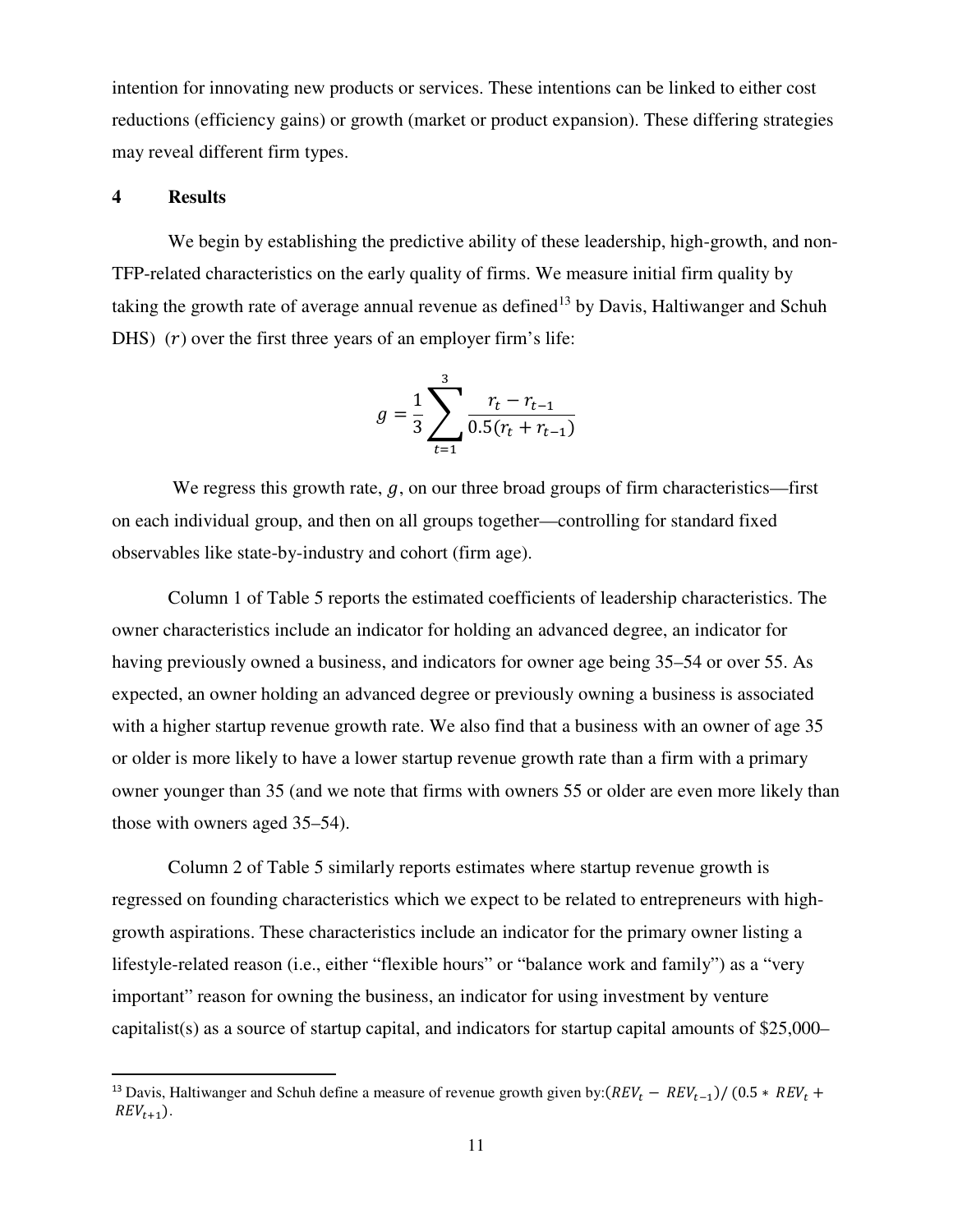\$999,999 or \$1,000,000 or more. Having a "lifestyle" reason as being very important for starting the business has a negative point estimate but is not statistically significant when included only with the other high-growth entrepreneurship characteristics. Receiving venture capital investment and requiring larger amounts of startup capital are both associated with higher startup revenue growth.

Column 3 of Table 5 reports coefficients for non-TFP investments, which include indicators for a firm participating in process innovation or product innovation, owning patents or having any patents pending, or responding that any of a list of types of IP protection was "very important" to the business.<sup>14</sup> We also included an indicator for a firm responding that introducing new goods or services, reaching new customer groups, or opening up new domestic or export markets were "very important" focuses. Each of these non-TFP investment characteristics is associated with a higher startup revenue growth.

Lastly, in Column 4 of Table 5, we include all three types of firm characteristics together and find that almost all relationships shown in Columns 1–3 are robust to including all of the characteristics together. The two exceptions are the indicator for previously owning a business, which is still positive but no longer statistically significant; and the indicator for reporting a "lifestyle" reason as being "very important" for starting the business, which is still negative but stronger in magnitude and statistically significant. Adding AI presence to Column 4 (as shown in Column 6) indicates that use of AI does not contribute additionally to early growth next to the three groups of characteristics we examined – a caveat to this exercise is that the timing of adoption for AI is not known, so adoption may have occurred after the first three years of a firm.

Having established that our three groups of firm characteristics are indeed statistically significant predictors of firm quality at startup, we next look at how well these high-growth characteristics account for the effect of early firm quality in predicting the use of AI in 2017. Column 1 in Table 6 highlights that being a high-growth firm early in the firm's lifecycle is positively and significantly associated with the adoption of AI. Along with the state-industry (6 digit NAICS) and age fixed effects, these factors can explain 14.1% of the variation in adoption rates of AI among U.S. firms.

-

 $14$  The types of IP protection which firms were asked about in the ABS are utility patents, design patents, trademarks, copyrights, trade secrets, and nondisclosure agreements.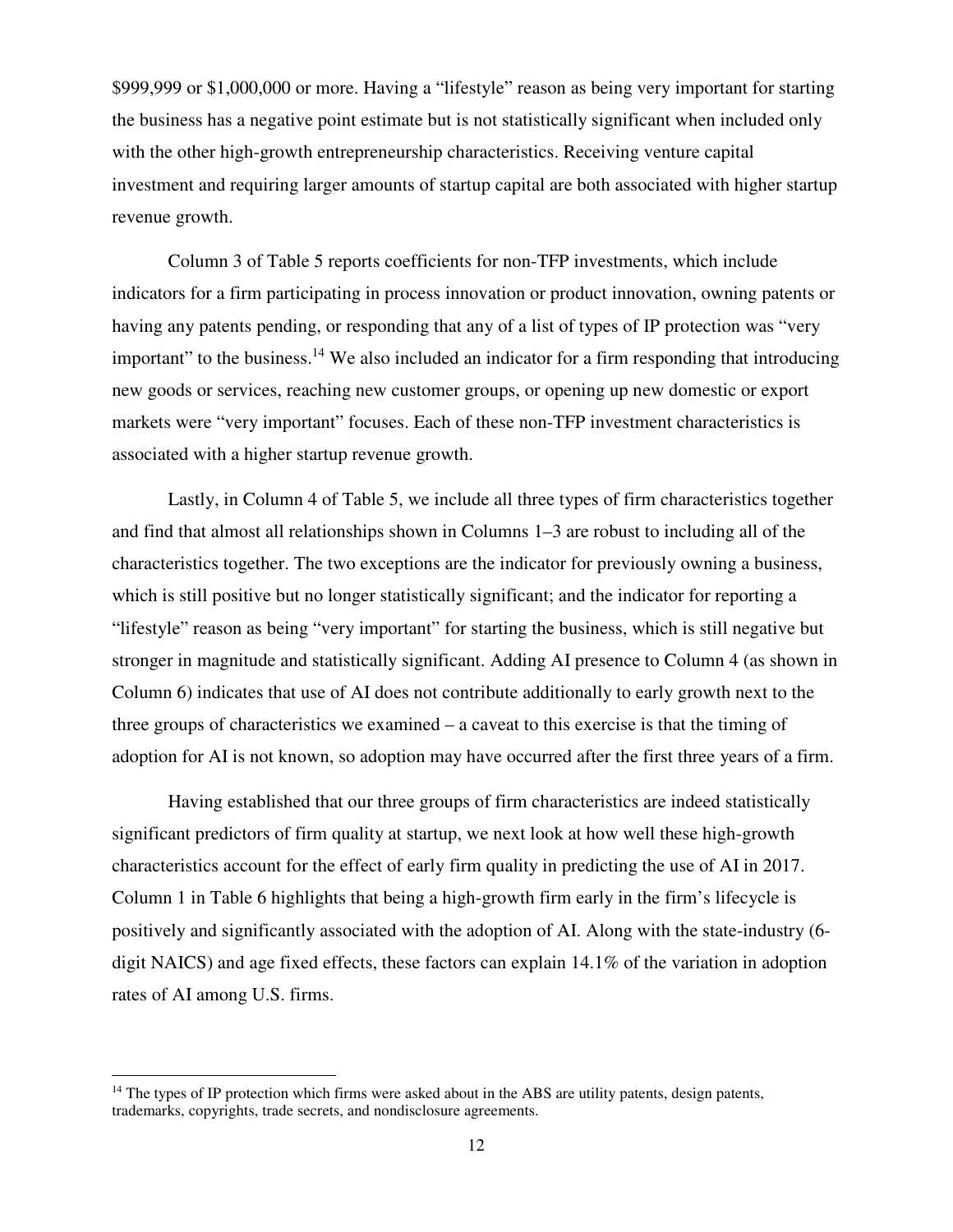We then add each of the variables associated with the different categories of firms listed above, beginning with ownership characteristics. As we layer on additional explanatory variables, the intention here is to de-couple the attributes (e.g., Owner characteristics, Capitalization, and Non-TFP objectives) from high-growth status, and to assess the cumulative impact on adoption. Columns 2–4 show the results from adding each element. Note that the association of revenue growth with adoption weakens as each additional element is included. When non-TFP objectives are included, revenue growth actually becomes insignificant. When all of the factors are included together, revenue growth has no statistically significant relationship with AI adoption. Our fullest specification (column 5) can explain 16.4% of the variation in AI presence, an increase of nearly 20% over the initial specification. While the additional firm characteristics we bring to the analysis beyond typical firm observables contribute significantly to the explanatory power of the model, there remains a substantial portion of variation in AI adoption unexplained by all the controls we use, pointing to a large amount of unobserved heterogeneity among firms that drives AI presence.

In Table 7, we include not only the revenue growth from the initial years of the firm, but also the average annual DHS revenue growth rate from the 3 most recent years for which revenue information is currently available, 2014–2016. Similar to Table 6, in Column 1 we see a positive and statistically significant relationship between revenue growth (both early and late) and AI use. As we include leadership, capitalization and non-TFP objectives in Columns 2–5, the coefficient on early revenue growth loses significance like in Table 6. However, the coefficient on the most recent measure of revenue growth remains statistically significant even when controlling for our full three groups of firm characteristics. While we do not observe the precise timing of firms' AI adoption (we only know whether or not they were using AI in 2017), the fact that this later period of revenue growth could potentially fall into post-adoption period suggests that the use of AI itself could have contributed to the improved performance of the firms who adopted AI—though make no claims for a causal link (future work), and the reverse causality may also be relevant here: growing firms in later stages may have a greater need, and the necessary scale, for AI adoption.

Overall, our specifications have identified some key firm-level characteristics that are clearly associated with early revenue growth of firms, and these characteristics are at the same time highly correlated with AI adoption. These characteristics include the primary owner holding

13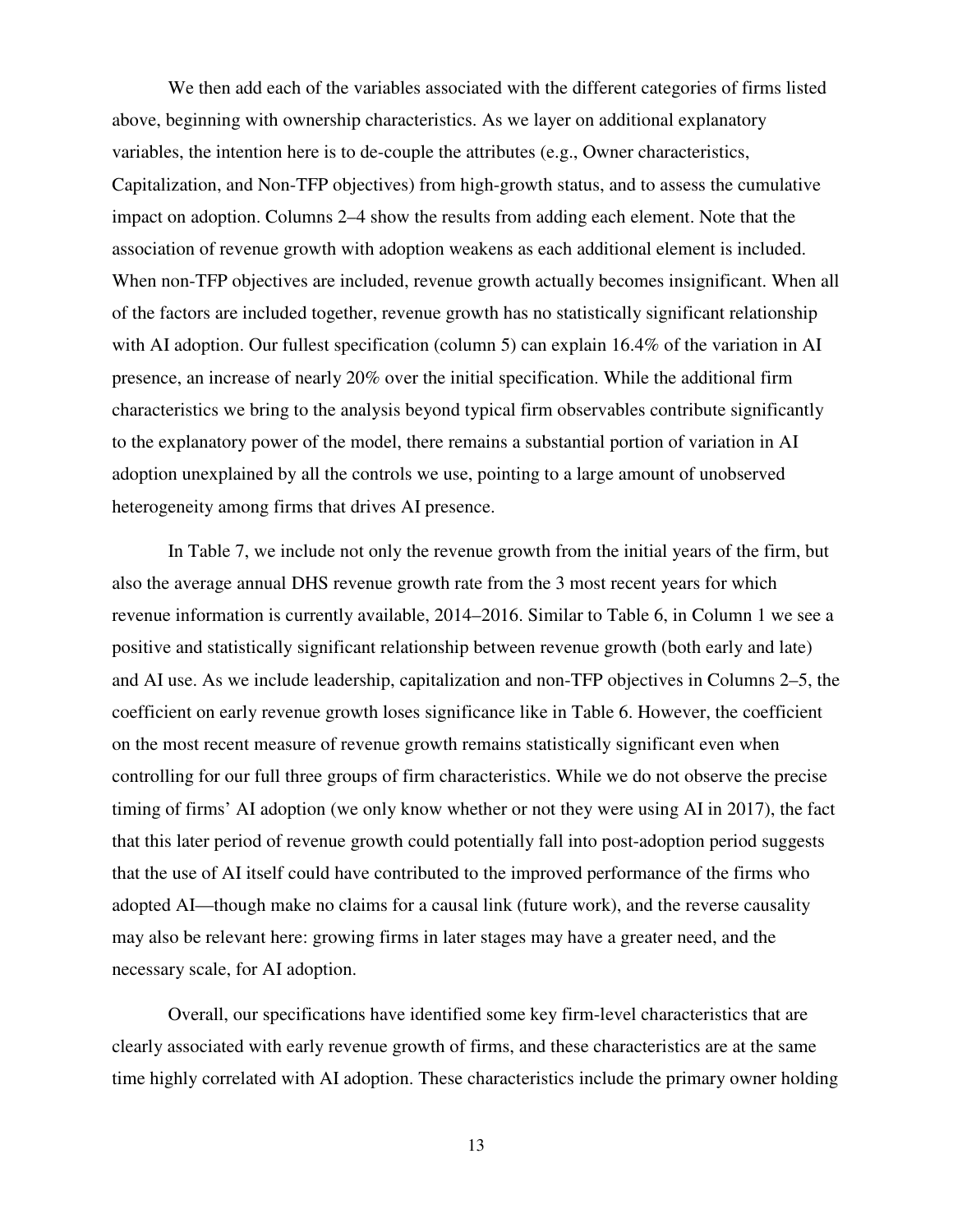an advanced degree and having had experience starting a business (e.g., serial entrepreneur), along with the primary owner being relatively young (under 35 years of age). Other key factors include being funded by venture capital and having a high initial capitalization. Finally, it appears that the characteristics most closely associated with both high-growth and technology adoption are indicators of innovative activity, specifically process innovation and possessing patents. Each of these factors has been shown to be positively correlated with high-quality and high-growth firms.

#### **Summary of Findings**

<u>.</u>

 The results from our full specification in Table 7 (Column 5) can be summarized as follows:

#### **Result #1 – AI Adoption is low on average and skewed towards large firms**

The evidence suggests that overall AI adoption by firms is very low and it is concentrated in larger firms that are influential for the economy.<sup>15</sup> Therefore, as in the case of many other firm outcomes that exhibit a high degree of skewness, the low adoption rate does not necessarily make AI irrelevant for aggregate economy. For instance, the exposure to AI by workers is likely much higher than its adoption rate among firms, as our employment-weighted adoption rates indicate. The question naturally turns to why is adoption rate so low and why does this matter?

 There are several impediments to AI adoption that seem to limit its diffusion. These include scale effects (many businesses may not possess the vast amounts of data to utilize AI applications), as well as a clear hierarchy of technology adoption needed for proper deployment of AI applications (see Figure 3). For instance, the digitization of various information a firm possesses is a key prerequisite for AI adoption.

 The second question of "why it matters" is important in the context of future attempts at trying to measure adoption and the types of firms that are "at-risk" of adoption. If AI is only going to fit among a group of firms that are highly specialized in a certain industry, or in certain product/process types within an industry, then policy makers need to realign their expectations of what they believe AI can accomplish. Many types of firms may never end up adopting AI for a variety of reasons, some of which were discussed above. In other words, perhaps it is not yet fair

<sup>&</sup>lt;sup>15</sup> This result matches the prior observations from Zolas et al. (2020), where AI tends to be more prevalent among very large and older.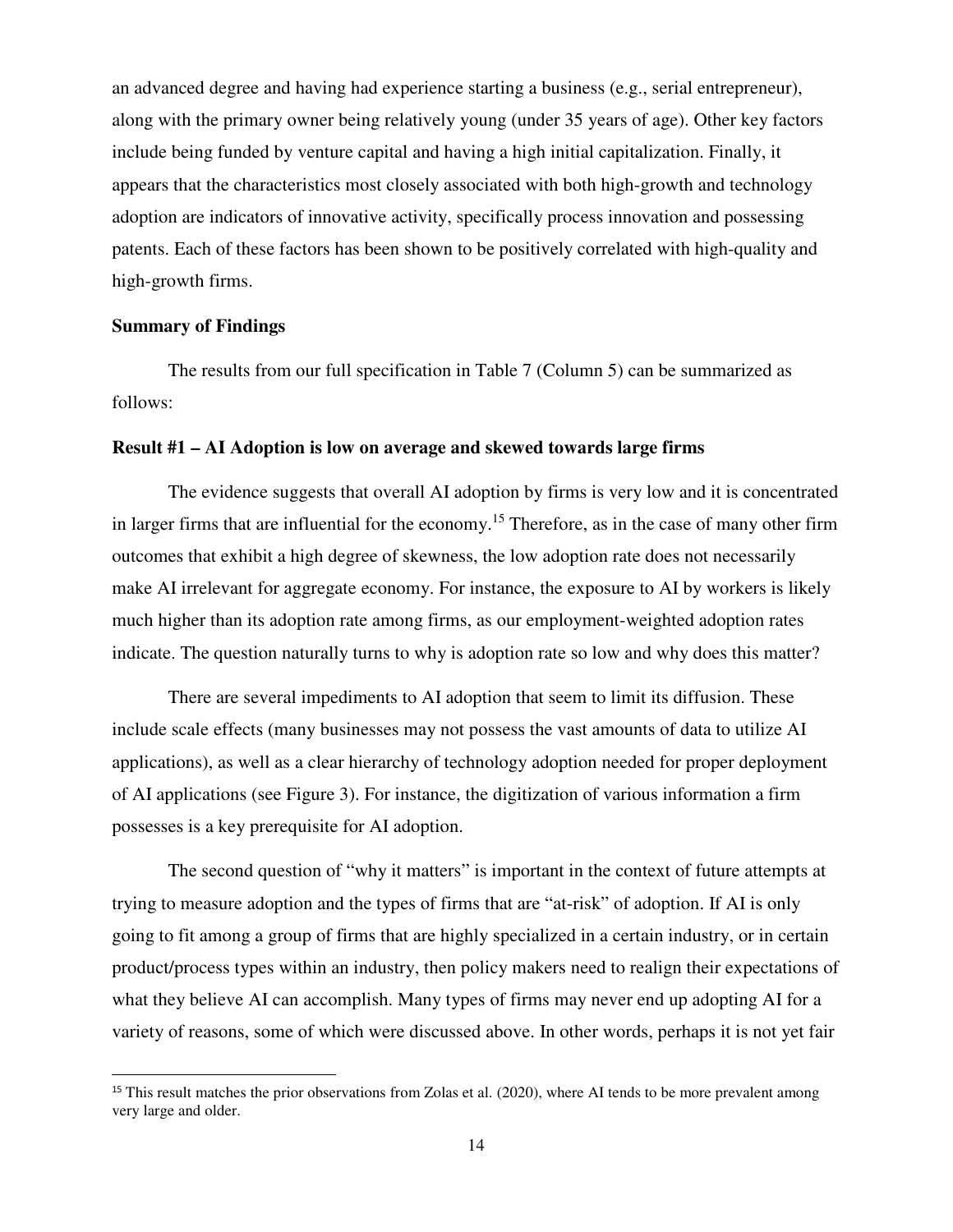to classify AI as being a potential GPT, or perhaps it is too early to consider its effects on the larger economy.

#### **Result #2 – Observable firm characteristics have limited success in predicting AI adoption**

 The results from Column 1 of Table 6 indicate that our usual controls do a relatively poor job of describing variation in AI adoption across firms. Even with high-dimensional controls (state-industry controls at the 6-digit NAICS), along with controls for firm size and age, we can only explain around 14% of firm variation in adoption. This low explanatory power indicates that there remains significant unobserved heterogeneity behind AI adoption among firms. Including additional, harder-to-measure factors from ABS related to leadership, capitalization, and innovative strategies contribute significantly to the explanatory power (an increase of almost 20% from the baseline specification in Column 1). This improvement in explanatory power becomes more apparent among the firms that are among the most likely to adopt AI.

 In Figure 4, we plot the F1 score (a weighted average between the precision and recall score for individual firms and their predicted AI adoption rate) between the most basic specification (Column 1, Table 6) and the fullest specification (Column 6, Table 6). Our exercise trained our model on 70% of the data and created predicted likelihoods of AI adoption on the remaining 30%, from which we were able to compute the precision/recall for the adopters and non-adopters. The figure shows how the cumulative prediction rate increases for the most likely adopters of AI when we include the Leadership factors, capitalization and non-TFP objectives.

## **Result #3 – Owner's education, prior startup experience, and age are significant predictors of AI adoption**

Prior experience of an entrepreneur has been identified as one of the key predictors of firm survival and performance in the literature on firm dynamics (see, e.g., Nanda and Sorensen 2010, Lindquist, Sol, and Van Praag 2015, Lafontaine and Shaw 2016, Eesley and Wang 2017). In addition, serial entrepreneurship may also be correlated with a better assessment and exploitation of business opportunities advanced technologies offer, or it may reflect the adaptability of an entrepreneur to new technology. It is therefore not surprising that prior startup experience is also positively associated with AI adoption.

Higher levels of education are also positively associated with AI. One possible explanation for this pattern is that higher education may be a proxy for the complexity of

15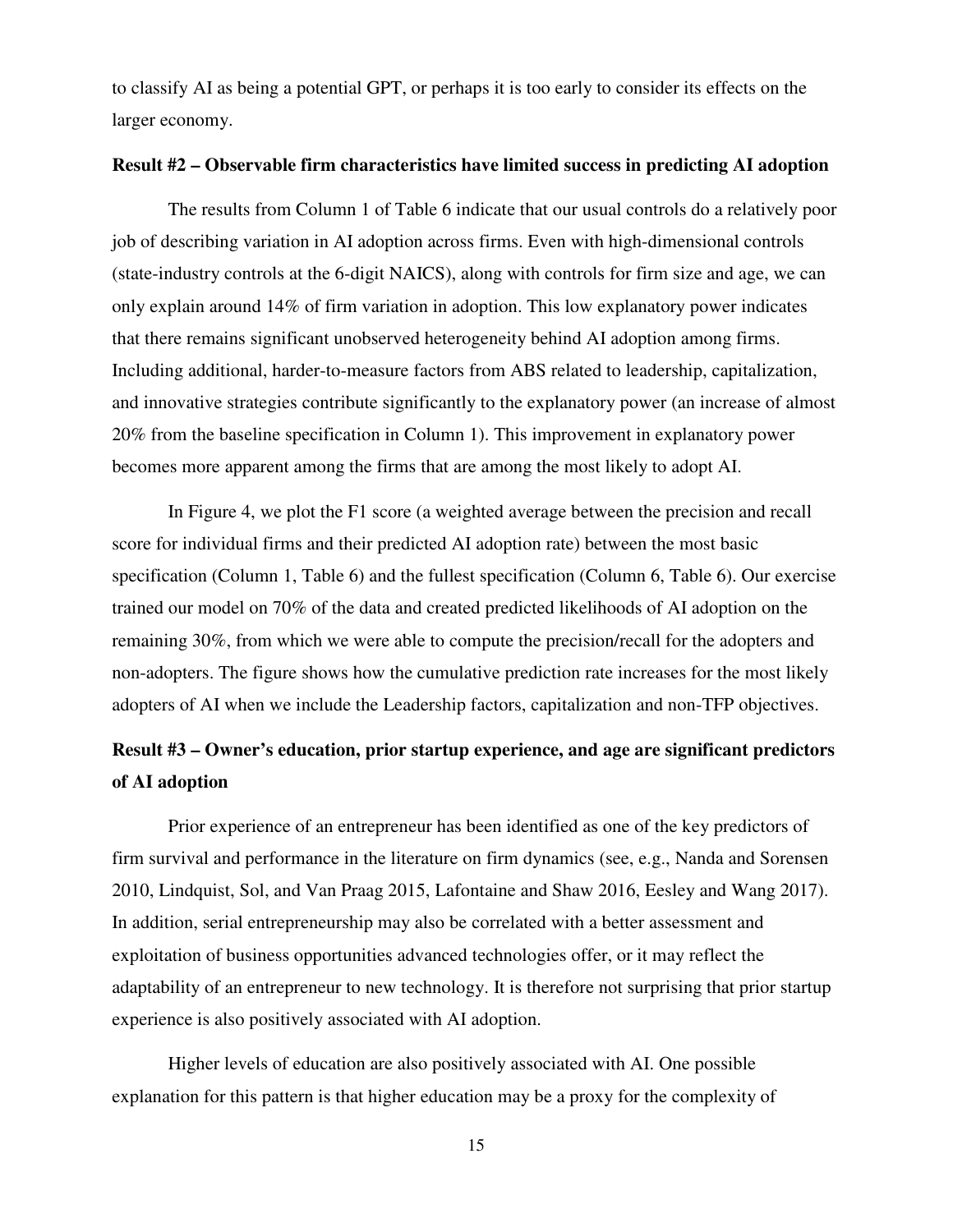products and services offered by the firm that require a higher degree of education and, at the same time, advanced technology to be produced. For instance, a management consulting firm that offers predictive analytics services (a high-end business service) would likely demand Ph.D. degree for owners and managers (see, e.g., Baumol 2005, Lerner and Malmendier 2013, Boudreau and Marx 2019).

The finding that firms with owners younger than 35 are more likely to adopt AI is also intuitive. Younger cohorts of entrepreneurs are likely more avid and sophisticated users of advanced technology and may be more open to adopting these technologies in their businesses (see, e.g., Liang, Wang, and Lazear 2018, Azoulay, Jones, Kim, and Miranda 2020).

#### **Result #4 – Firms with high capitalization requirements are more likely to adopt AI**.

Higher initial capital levels required for a startup is also associated with higher probability of AI use. This finding is consistent with the prior literature that indicates businesses with higher capital intensity or capital-to-labor ratio tend to adopt and use advanced technologies more intensively (see, e.g., Dinlersoz and Wolf 2019). Firms receiving VC investment as a startup are also more likely to adopt AI. VC-funded startups tend to be high-growth, innovative startups even before VC-funding (see, e.g., Akcigit et al. 2019 for an analysis of this selection). In addition, much of VC funding goes to startups that are users and producers of advanced technology in high-tech industries. Venture capitalists generally have expertise on identifying the underlying promise of a startup. Hence, VC funding could be a signal of firm quality not captured by other observables used in the analysis. Overall, the characteristics of VC-funded firms are in general highly conducive and complementary to advanced technology use, including AI.

#### **Result #5 – Innovativeness matters for AI adoption**

Our results also suggest that innovativeness of a firm matters for AI adoption. Both product and process innovation are positively correlated with AI adoption, but the latter has a much higher correlation. The estimated coefficient for process innovation suggests that firms with this type of innovation are 5.8 percentage points more likely to adopt AI—a magnitude that is roughly equivalent to the overall adoption rate of AI for the firms in our sample. Similarly, firms that possess patents are more likely to adopt (by 3.2 percentage points), and firms that

16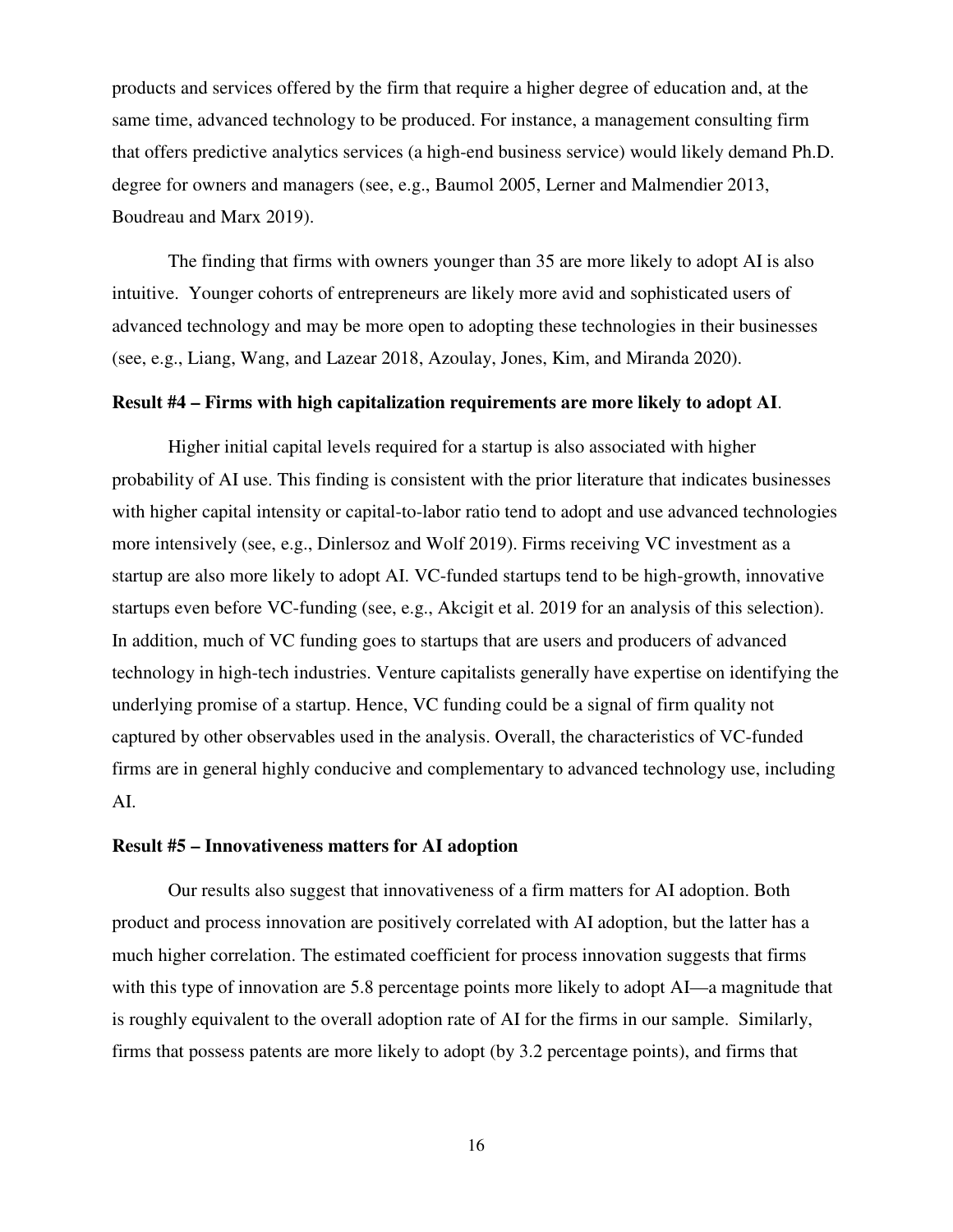identify IP protection as very important have an additional 5.7 percentage points higher probability of being AI users.

#### **Conclusion and Discussion**

As AI rapidly advances its capabilities and becomes more integrated into the workplace, there is an ongoing debate about whether AI technologies will lead to further prosperity and enhance our productivity or whether they will lead to mass joblessness and wage stagnation (Brynjolfsson and McAfee, 2014; Aghion et al. 2017). Central to this debate is obtaining reliable measures on the pervasiveness of AI among the U.S. firm population, and identifying firm characteristics associated with the presence of AI so that we can begin to gauge its impact.

In a 2017 report by the National Academies of Science, Engineering, and Medicine (NASEM) entitled, "Information Technology and the U.S. Workforce: Where Are We and Where Do We Go From Here?", an expert panel acknowledges the potential of AI to transform the economy, but notes that accurate forecasts of these effects are limited due to the absence of reliable data on the use of AI in the economy. The ABS closes this gap in the data by providing a first glimpse as to the spread of AI across a nationally representative set of firms and identifying a set of firms that are leading the race in its adoption.

From the set of business technologies, we have identified five potential technologies that incorporate elements of AI. These include: Automated Guided Vehicles, Machine Learning, Machine Vision, Natural Language Processing, and Voice Recognition. Across all AI-related technologies, the aggregate adoption rate for all firms in the economy is only 6.6% (4.5% nonimputed), meaning that approximately 1 in 16 firms in the US are utilizing some form of AI in the workplace. This adoption rate is significantly lower than the adoption rate highlighted in the AI survey by the European Commission and other private surveys by McKinsey, Deloitte, and PwC. However, it is important to consider the sampling methods of those surveys. Neither of the other surveys claim to be nationally representative and tend to focus on larger, publicly traded companies. In contrast, ABS sample includes many small firms where AI adoption is very low.

AI adoption rate indeed varies greatly by firm size. Figure 2 charts the adoption rate of AI (for the whole ABS sample) across 12 different size categories used in the BDS. Adoption rates (defined as usage or testing) monotonically increase from 5.3% for the group of firms with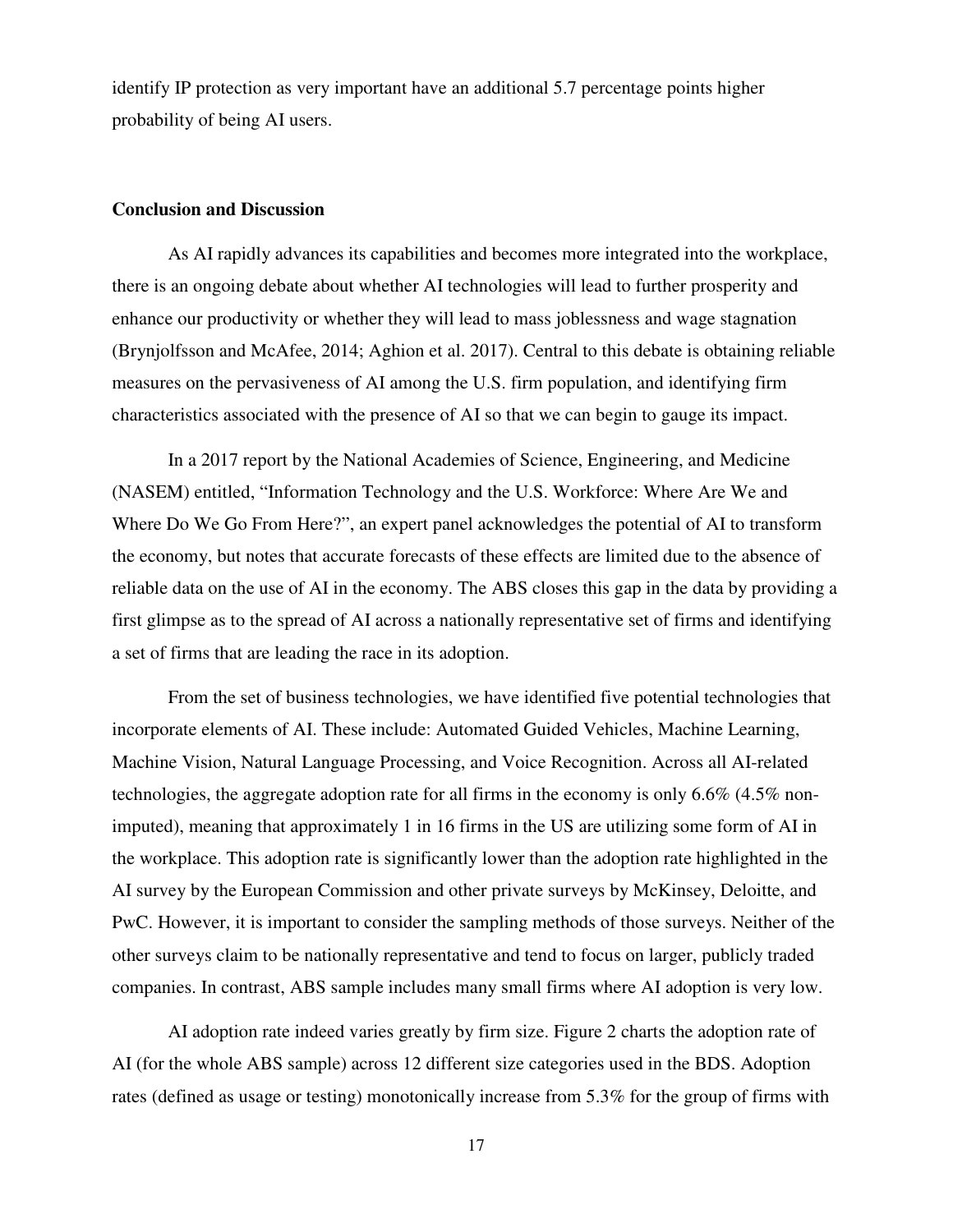the smallest number of employees to 62.5% for firms with 10,000+ employees. In other words, scale appears to be a primary correlate of AI usage, likely due to both the large quantities of data and computing power required to fully realize the most popular types of AI currently available. However, despite this strong relationship, there appears to be a substantial amount of heterogeneity among firms who report using AI.

Our analysis finds that standard observable characteristics of firms, such as size, age, location (state), and industry do not go far in explaining the heterogeneity in AI adoption. Leveraging the richness of firm characteristics in ABS that are not typically available in other firm-level surveys, we show that firm intangibles such as ownership characteristics, innovation, and startup capitalization add significantly to our ability to capture variation in AI adoption. Taken together, early AI adopters tend to be among the largest firms in the economy, but also among the highest quality and highest growth firms. The complementarity between AI use and measures of firm quality and growth potential suggests that while the diffusion rate of AI is low and may remain low, AI's impact on the economy can be disproportionately large because it is concentrated in a niche of startups that are innovative, highly capitalized, and fast-growing—the type of firms that contribute significantly to aggregate growth and productivity. The findings also suggest an "AI divide" between two segments of the firm population: one characterized by low growth ambitions, life-style-oriented entrepreneurship, and little innovation; the other with ambitions to expand, innovation-driven, and the ability to transform the economy and propel growth. The distance between these two segments is also likely growing in part due to the use of advanced technologies like AI. Identifying and quantifying this role of advanced technologies is a key challenge for future work.

#### **References**

- Aghion, P., Jones, B.F. and Jones, C.I., 2017. "Artificial intelligence and economic growth". National Bureau of Economic Research Working Paper No. w23928.
- Agrawal, A, Gans J, and Goldfarb A. 2019. "The Economics of Artificial Intelligence" NBER Conference Report.
- Akcigit, U, Dinlersoz, E, Greenwood, J, and Penciakova, V. 2019 "Synergizing Ventures" NBER Working Paper #26196
- Alekseeva, L., Azar, J., Giné, M, Samila, S., and Bledi, T. 2021. "The Demand for AI Skills in the Labor Market." *Labour Economics*, 71(C).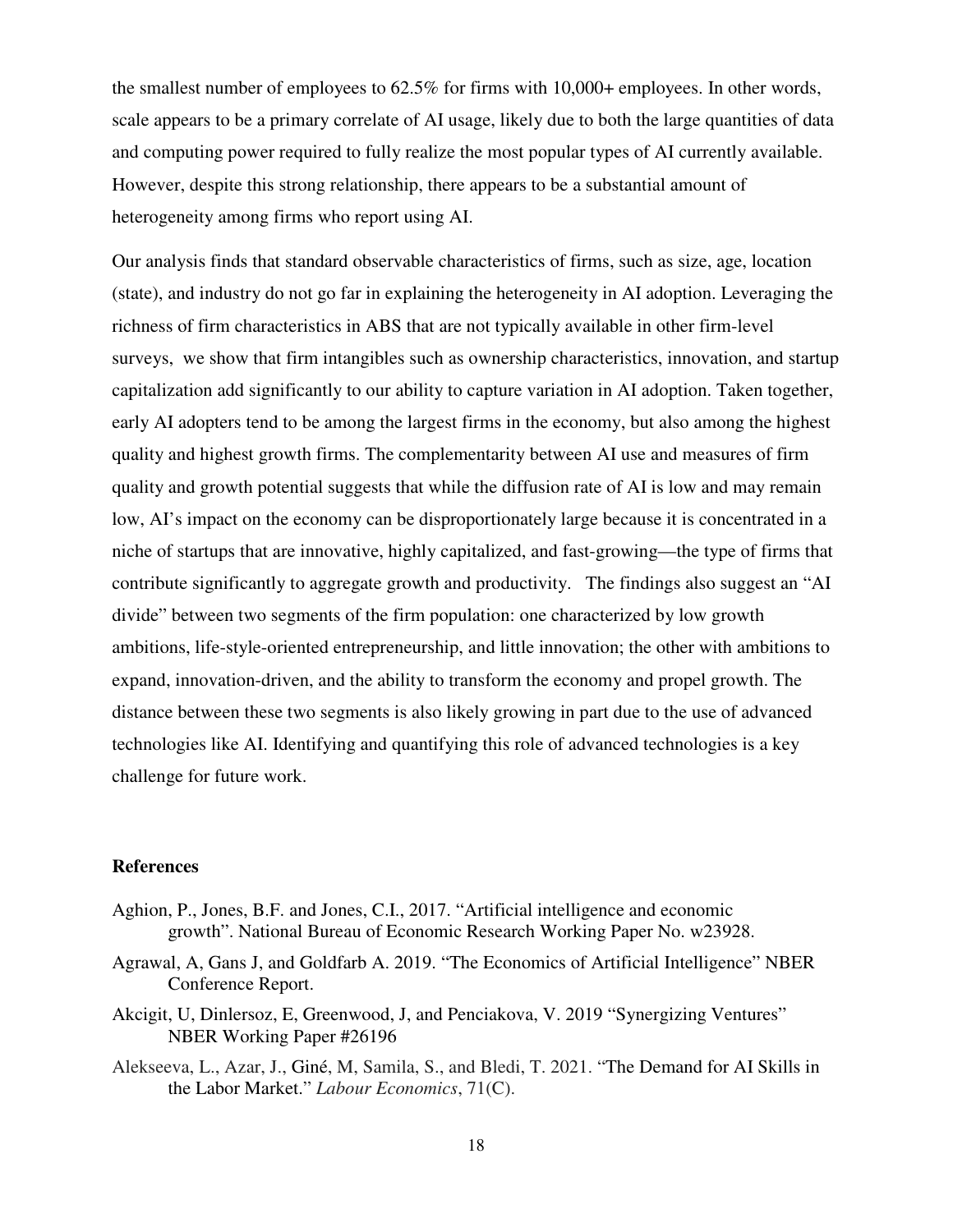- Andrews, D, Criscuolo, C and Gal, P. 2015. "Frontier Firms, Technology Diffusion and Public Policy." OECD Future of Productivity Background Paper.
- Armbrust, M, Fox A, Griffith R, Joseph AD, Katz R, Konwinski A, Lee G, Patterson D, Rabkin A and Stoica I. 2010. "A view of cloud computing*." Communications of the ACM*. 53(4): 50-58.
- Autor, D and Salomons A. 2018. "Is Automation Labor-Displacing? Productivity Growth, Employment, and the Labor Share." Brookings Papers on Economic Activity, (Spring): 1-87.
- Autor, D, Dorn D, Katz LF, Patterson C and Van Reenen J. 2020. "The fall of the labor share and the rise of superstar firms." *The Quarterly Journal of Economics*. 135(2): 645-709.
- Azoulay, P., Jones, B.F., Kim, J.D., and Miranda, J. 2020. "Age and High-Growth Entrepreneurship." *American Economic Review: Insights*, 2 (1): 65-82.
- Barth, E., Davis, J.C., Freeman, R.B. and McElheran, K., forthcoming. "Twisting the Demand Curve: Digitalization and the Older Workforce." *Journal of Econometrics.* NBER Working Paper w28094.
- Baumol, W.J., 2005. "Education for Innovation: Entrepreneurial Breakthroughs Versus Corporate Incremental Improvements." *Innovation Policy and the Economy*, Vol 5: 33- 56.
- Botelho, T., Fehder, D., and Hochberg, Y. 2021 "Innovation-Driven Entrepreneurship." NBER Working Paper w28990.
- Boudreau, K.J. and Marx, M. 2019 "From Theory to Practice: Field Experimental Evidence on Early Exposure of Engineering Majors to Professional Work." NBER Working Paper w26013.
- Braymen, C., Briggs, K. and Boulware, J., 2011. R&D and the export decision of new firms. *Southern Economic Journal*, *78*(1), pp.191-210.
- Brynjolfsson E, Hofmann P and Jordan J. 2010. "Cloud computing and electricity: Beyond the utility model." *Communications of the ACM*. 53(5): 32-34.
- Brynjolfsson, E, and McAfee A. *The second machine age: Work, progress, and prosperity in a time of brilliant technologies*. WW Norton & Company, 2014.
- Brynjolfsson E and McElheran K. 2019. "Data in Action: Data-Driven Decision Making and Predictive Analytics in U.S. Manufacturing." Working paper, Rotman School of Management, Toronto, Canada.
- Brynjolfsson, E and Mitchell T. 2017b. "Track How Technology Is Changing Work." *Nature*, 544(7650): 290-291.
- Brynjolfsson, E., Mitchell, T., and Rock, D. 2018. "What Can Machines Learn, and What Does It Mean for Occupations and the Economy?" *AEA Papers and Proceedings*, 108: 43-47.
- Brynjolfsson, E., Rock, D. and Syverson, C., 2021. "The Productivity J-curve: How Intangibles Complement General Purpose Technologies." *American Economic Journal: Macroeconomics*, 13(1): 333-372.
- Catalini, C., Guzman, J., and Stern, S. 2019 "Hidden in Plain Sight: Venture Growth with or without Venture Capital." NBER Working Paper w26521.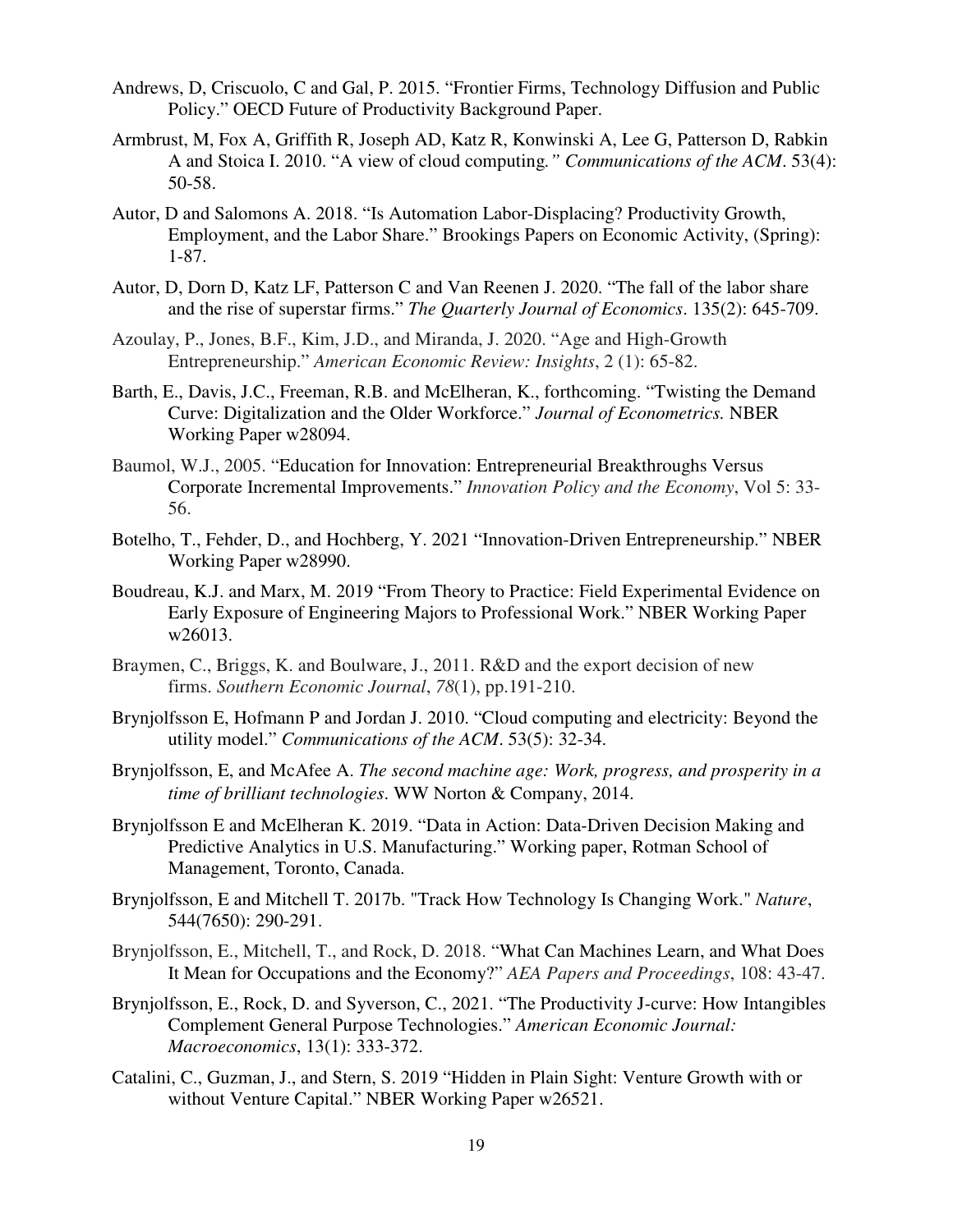- Choi, J., Goldschlag, N., Haltiwanger, J.C. and Kim, J.D., 2021. *Founding teams and startup performance* (No. w28417). National Bureau of Economic Research.
- Davis, S.J., Haltiwanger, J.C. and Schuh, S., 1998. Job creation and destruction. *MIT Press Books*.
- Decker, R., Haltiwanger, J., Jarmin R., and Miranda, J. 2017. "Declining Dynamism, Allocative Efficiency, and the Productivity Slowdown." *American Economic Review*, 107 (5): 322- 326.
- Decker, R., Haltiwanger, J., Jarmin R., and Miranda, J. 2020. "Changing Business Dynamism and Productivity: Shocks versus Responsiveness." American Economic Review, 110 (12): 3952-90.
- Dinlersoz, E., and Wolf, Z. 2019. "Automation, Labor Share, and Productivity: Establishmentlevel evidence from U.S. Manufacturing" Center for Economic Studies Working Paper #18-39.
- Eesley, C. and Wang, Y. 2017. "Social influence in career choice: Evidence from a randomized field experiment on entrepreneurial mentorship." *Research Policy*, 46(3): 636-650.
- Ewens, M. and Marx, M., 2018. "Founder Replacement and Startup Performance." *Review of Financial Studies*, 31(4): 1532-1565.
- Felten, E., Raj, M., and Seamans R. 2021. "Occupational, Industry, and Geographic Exposure of Artificial Intelligence: A Novel Dataset and Its Potential Uses." *Strategic Management Journal*, 42 (12): 2195-2217.
- Forrester. 2017. "Unlock the value of cloud: How to expand your hybrid cloud with consistency, high performance, and security everywhere." Report, Forrester Consulting, Cambridge, MA.
- Furman, J. and Seamans R., 2019. "AI and the Economy." *Innovation Policy and the Economy*, 19.
- Guzman, J. and Stern, S., 2020. "The State of American Entrepreneurship: New Estimates of the Quantity and Quality of Entrepreneurship for 32 US States, 1988–2014." *American Economic Journal: Economic Policy*, 12(4): 212-43.
- Hurst, E. and Pugsley, B., 2010. The non-pecuniary benefits of small business ownership. *University of Chicago, working paper*.
- Lafontaine, F. and Shaw, K., 2016. Serial entrepreneurship: Learning by doing?. *Journal of Labor Economics*, *34*(S2), pp.S217-S254.
- Lerner, J. and Malmendier, U., 2013. "With a Little Help from My (Random) Friends: Success and Failure in Post-Business School Entrepreneurship." *Review of Financial Studies*, 26(10): 2411-2452.
- Lerner, J. and Nanda, R. 2020 "Venture Capital's Role in Financing Innovation: What We Know and How Much We Still Need to Learn." *Journal of Economic Perspectives*, 34(3): 237- 261.
- Liang, J., Wang, H., and Lazear, E.P. 2018. "Demographics and Entrepreneurship." *Journal of Political Economy*, 126(S1): 140-196.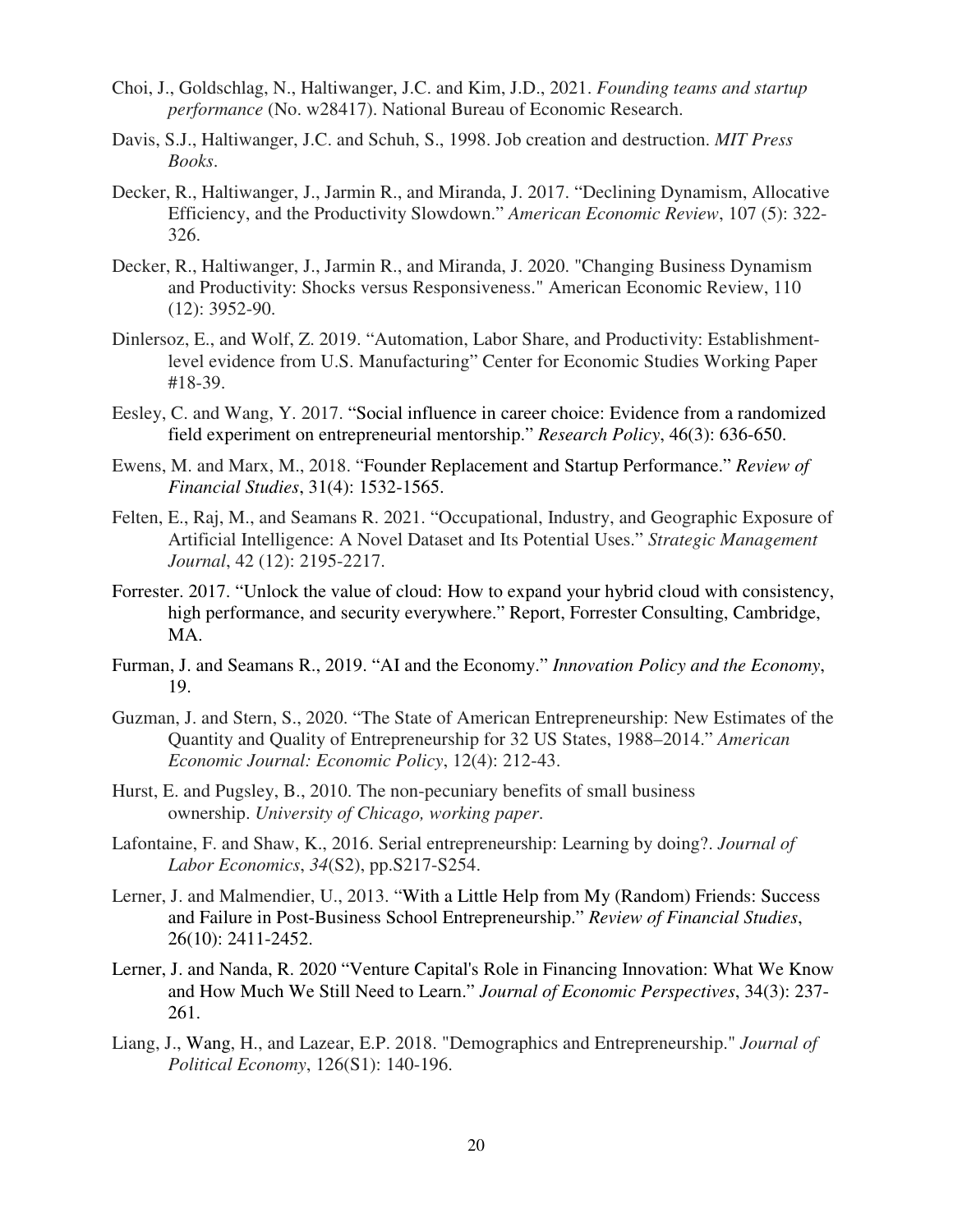- Lindquist, M.J., Sol, J., and Van Pragg, M. 2015. "Why Do Entrepreneurial Parents Have Entrepreneurial Children?" *Journal of Labor Economics*, 33(2): 269-296.
- Kerr, S.P., Kerr, W.R., and Xu, T. 2018 "Personality Traits of Entrepreneurs: A Review of Recent Literature." *Foundations and Trends® in Entrepreneurship*, 14(3): 279-356.
- Kortum, S. and Lerner, J., 2000. "Assessing the Contribution of Venture Capital to Innovation." *Rand Journal of Economics*, 31(4): 674-692.
- Nanda, R. and Rhodes-Kropf, M., 2013. "Investment Cycles and Startup Innovation." *Journal of Financial Economics*, 110(2): 403-418.
- Nanda, R. and Sørensen, J.B. 2010 "Workplace Peers and Entrepreneurship." *Management Science*, 56(7): 1116-1126.
- Schoar, A., 2010. The divide between subsistence and transformational entrepreneurship. *Innovation policy and the economy*, *10*(1), pp.57-81.
- Song, J, Price DJ, Guvenen F, Bloom N and Von Wachter T. 2019. "Firming up inequality." *The Quarterly Journal of Economics*. 134(1): 1-50.
- Sterk, V., Sedláček, P., and Pugsley, B. 2021. "The Nature of Firm Growth." *American Economic Review*, 111(2): 547-579.
- Sunyaev A. 2020. "Cloud Computing. In: Internet Computing." Springer, Cham. https://doi.org/10.1007/978-3-030-34957-8\_7
- Webb, M. 2019. "The Impact of Artificial Intelligence on the Labor Market." Available at SSRN: https://ssrn.com/abstract=3482150 or http://dx.doi.org/10.2139/ssrn.3482150
- Zolas, N., Kroff, Z., Brynjolfsson, E., McElheran, K., Beede, D.N., Buffington, C., Goldschlag, N., Foster, L. and Dinlersoz, E., 2020. *Advanced Technologies Adoption and Use by US Firms: Evidence from the Annual Business Survey* (No. w28290). National Bureau of Economic Research.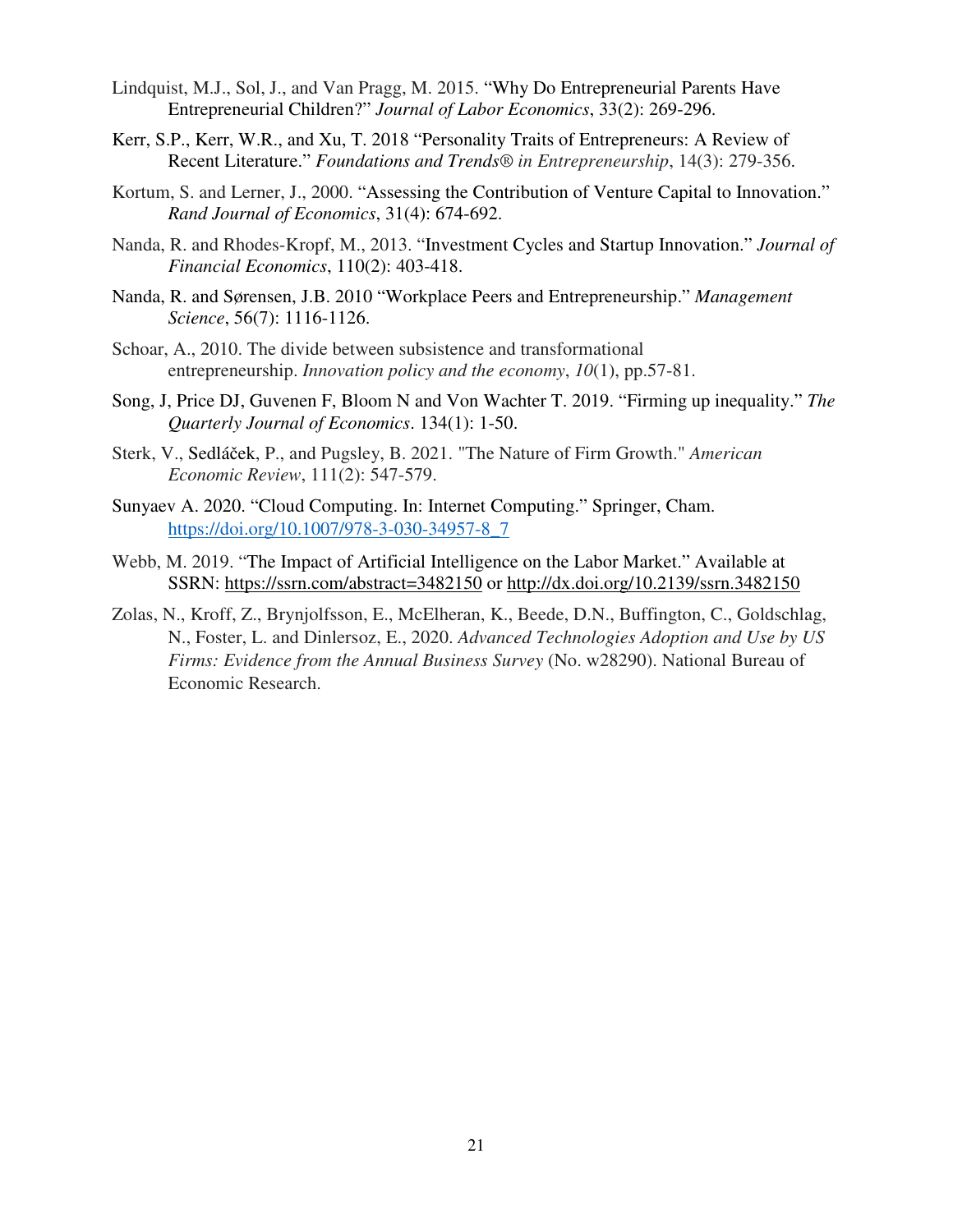| Augmented reality              | Technology that provides a view of a real-world environment with             |  |  |  |
|--------------------------------|------------------------------------------------------------------------------|--|--|--|
|                                | computer-generated overlays.                                                 |  |  |  |
| Automated guided vehicles      | A computer-controlled transport vehicle that operates without a human        |  |  |  |
| (AGV) or AGV systems           | driver. AGVs navigate facilities through the use of software and sensors.    |  |  |  |
| Automated storage and          | Technology that locates, retrieves, and replaces items from predetermined    |  |  |  |
| retrieval systems              | storage locations.                                                           |  |  |  |
| Machine learning               | Computer algorithms that use data to improve their predictive performance    |  |  |  |
|                                | without being reprogrammed.                                                  |  |  |  |
| Machine vision                 | Technology used to provide image-based automatic inspection, recognition     |  |  |  |
|                                | or analysis.                                                                 |  |  |  |
| Natural language processing    | Technology that allows a computer to process human speech or text.           |  |  |  |
| Radio-frequency identification | A system of tags and readers used for identification and tracking. Tags      |  |  |  |
| (RFID) system                  | store information and transmit them using radio waves. Readers maybe be      |  |  |  |
|                                | mobile or fixed in place.                                                    |  |  |  |
| Robotics                       | Reprogrammable machines capable of automatically carrying out a              |  |  |  |
|                                | complex set of actions.                                                      |  |  |  |
| Touchscreens/kiosks for        | A computer with a touchscreen that allows a customer to receive              |  |  |  |
| customer interface (Examples:  | information or perform tasks related to the business such as registering for |  |  |  |
| self-checkout, self-check-in,  | a service or purchasing items.                                               |  |  |  |
| touchscreen ordering)          |                                                                              |  |  |  |
|                                | Software that converts speech to text or executes simple commands based      |  |  |  |
| Voice recognition software     | on a limited vocabulary or executes more complex commands when               |  |  |  |
|                                | combined with natural language processing.                                   |  |  |  |

**Text Box 1: 2018 Annual Business Survey Technology Definitions**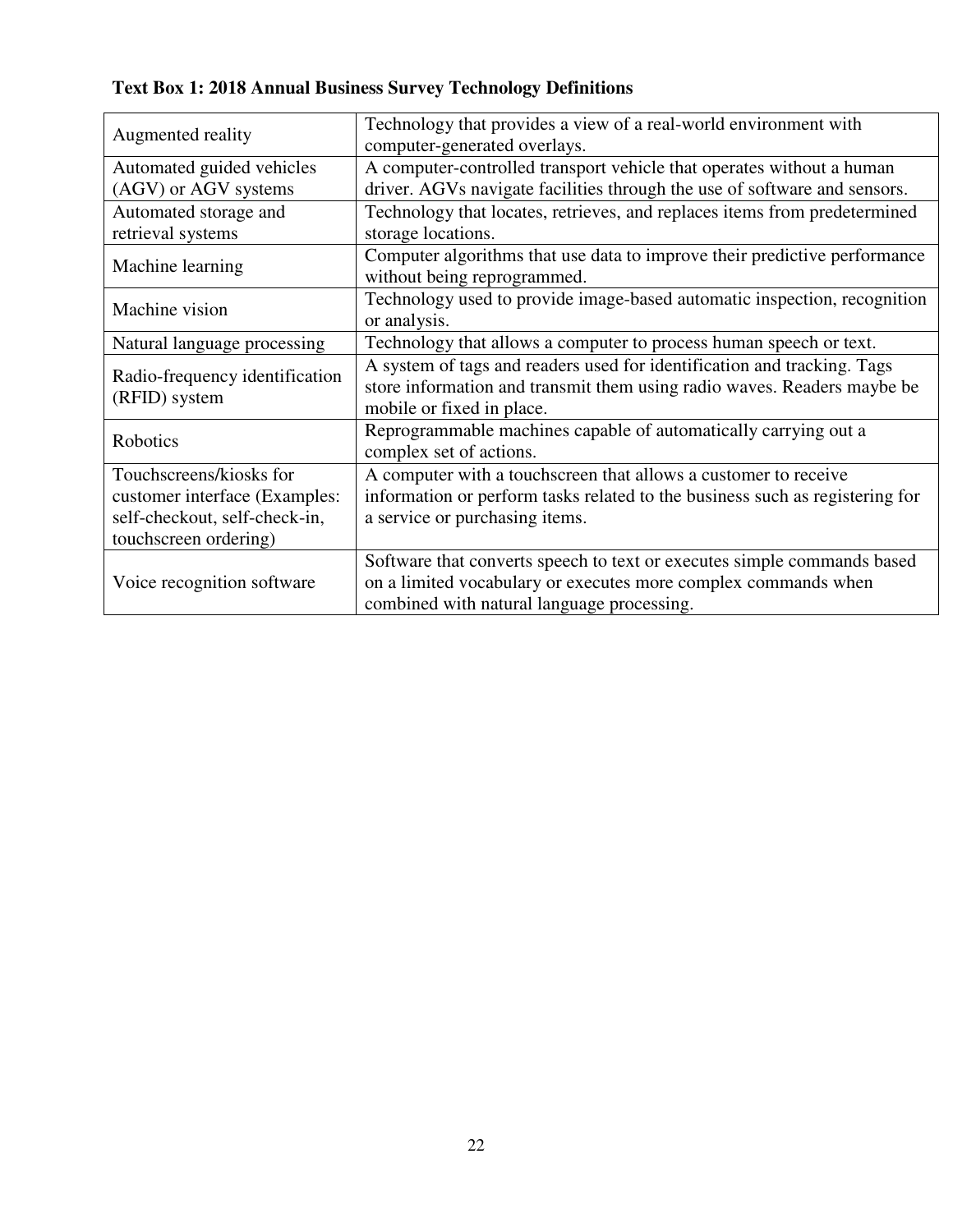#### **Table 1: Summary Statistics and Distributions of ABS Respondents\***

| <b>Mean</b> | <b>ABS</b> Sample<br>(Raw) | <b>ABS-LBD Sample</b><br>(Weighted) | <b>National</b><br>(2017 BDS) |
|-------------|----------------------------|-------------------------------------|-------------------------------|
| Employment  | 89.32                      | 26.28                               | 24.24                         |
| Age         | 16.33                      | 15.61                               | n.a.                          |

#### **a. Firm-Level Statistics**

#### **b. Firm Distributions (in %)**

|                | <b>ABS</b> Sample | <b>ABS-LBD Sample</b> | <b>National</b> |
|----------------|-------------------|-----------------------|-----------------|
| <b>By Size</b> | (Raw)             | (Weighted)            | $(2016 BDS)**$  |
| $1$ to $9$     |                   |                       |                 |
| 10 to 49       |                   |                       | 20              |
| 50 to 249      |                   |                       |                 |
| $250+$         |                   |                       |                 |

| By Age (in $\%$ ) | <b>ABS</b> Sample<br>(Raw) | <b>ABS-LBD Sample</b><br>(Weighted) | <b>National</b><br>(2017 BDS) |
|-------------------|----------------------------|-------------------------------------|-------------------------------|
| $0$ to 5          |                            |                                     | 33                            |
| 6 to 10           |                            |                                     |                               |
| 11 to 20          |                            |                                     |                               |
| $21+$             |                            |                                     | 28                            |

\*Note: Tables tabulated from linked 2018 ABS data with the 2017 Longitudinal Business Database (LBD). The 2017 size, age and industry figures from the LBD are the figures listed in the tables. Firms that did not respond to any of the 2018 ABS survey are excluded. Industry tabulations for multi-unit firms are generated from the largest payroll industry within the firm (if there is a tie, then the largest employer is used).

\*\*The firm size categories reported in Table 1b were created based on size categories used in a previous (legacy) BDS. With the release of the 2017 and 2018 BDS came updated size categories which make it impossible to compare the publicly available size categories to the size categories used here. For this reason, we compare to the legacy 2016 BDS instead of the new 2017 BDS.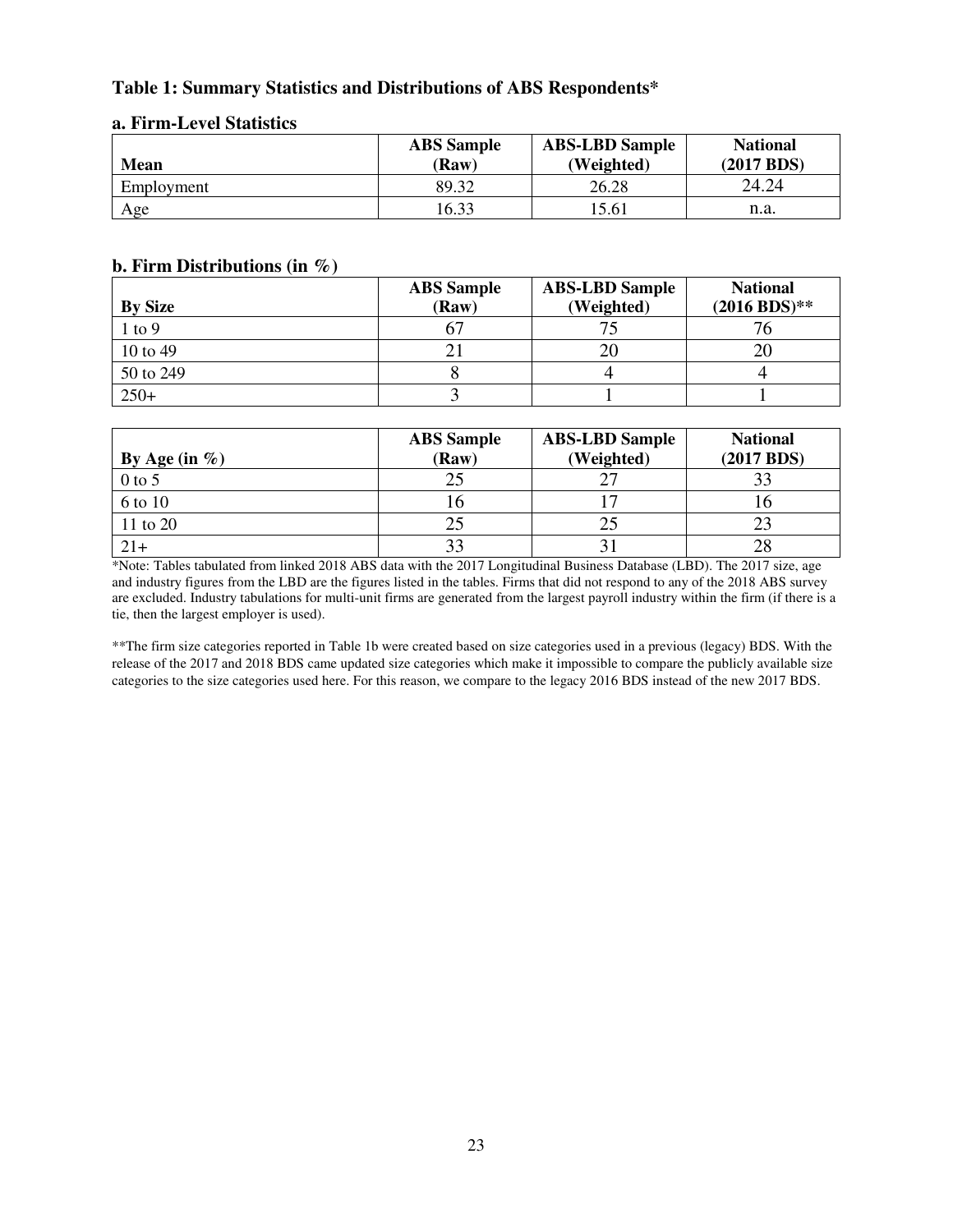#### **Table 2: AI-Based Business Technology Use Rates by Type**

| <b>Business Technology</b> | $\%$ Use      | $%$ Testing   |
|----------------------------|---------------|---------------|
| Machine Learning           | 2.9(2.9)      | $0.7$ $(0.7)$ |
| Voice Recognition          | $2.5$ $(2.6)$ | $0.7$ $(0.7)$ |
| <b>Machine Vision</b>      | 1.8(1.8)      | $0.4$ $(0.4)$ |
| Natural Language           | 1.3(1.3)      | $0.4$ $(0.4)$ |
| <b>Automated Vehicles</b>  | $0.8$ $(0.8)$ | $0.2$ $(0.2)$ |

Notes: "Use" is defined as having responded with "In use for less than 5% of production or service", "In use for between 5%–25% of production or service" or "In use for more than 25% of production or service " for the category listed on "Business Technologies" (excluding "Automated Storage and Retrieval Systems"). "Testing" is defined as having responded with "Testing but not using in production or service". Shares are computed using the LBD tabulation weights of firm counts, divided by the total number of firms (including those that left the responses as "Don't Know" or missing). Listed shares are imputed shares, with raw weighted values in parentheses.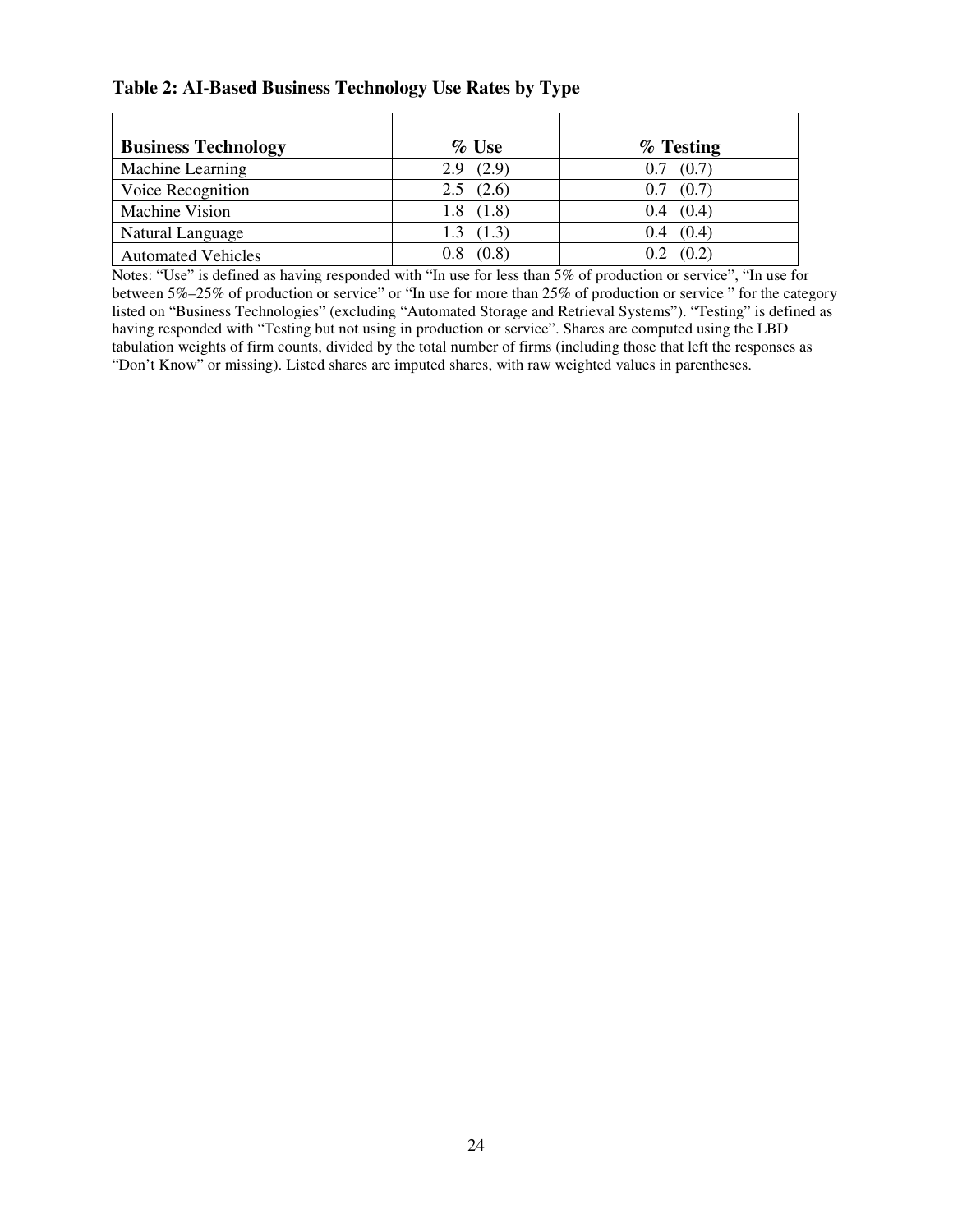## **Table 3: Firm-Weighted versus Employment-Weighted Adoption Rates for AI-Based Business Technologies**

| <b>Business Technology</b> | $\%$ Use<br>$(Tab -$<br>Weighted) | $\%$ Use<br>(Employment-<br>Weighted) | <b>Difference</b><br>Ratio |
|----------------------------|-----------------------------------|---------------------------------------|----------------------------|
| Machine Learning           | (2.2)<br>2.9                      | (5.2)<br>8.9                          | (2.4)                      |
| Voice Recognition          |                                   | 7.5(5.9)                              | (3)                        |
| <b>Machine Vision</b>      | (1.4)<br>1.8                      | $5.6$ $(3.1)$                         | (2.3)                      |
| Natural Language           | (1.0)                             | (3.5)<br>4.3                          | (3.5)<br>3.3               |
| <b>Automated Vehicles</b>  | (0.6)<br>0.8                      | 2.2                                   | 2.5                        |

Notes: "Use" is defined as having responded with "In use for less than 5% of production or service", "In use for between 5%–25% of production or service" or "In use for more than 25% of production or service " for the category listed on "Business Technologies" (excluding "Automated Storage and Retrieval Systems"). "Testing" is defined as having responded with "Testing but not using in production or service". Shares are computed using the LBD tabulation weights of firm counts, divided by the total number of firms (including those that left the responses as "Don't Know" or missing). Employment weights are combined with the LBD tabulation weights and the difference ratio is computed by dividing the Employment Weighted Use rate by the LBD Tabulation-Weighted Use rate. Imputed values are listed, while raw weighted values are in parentheses.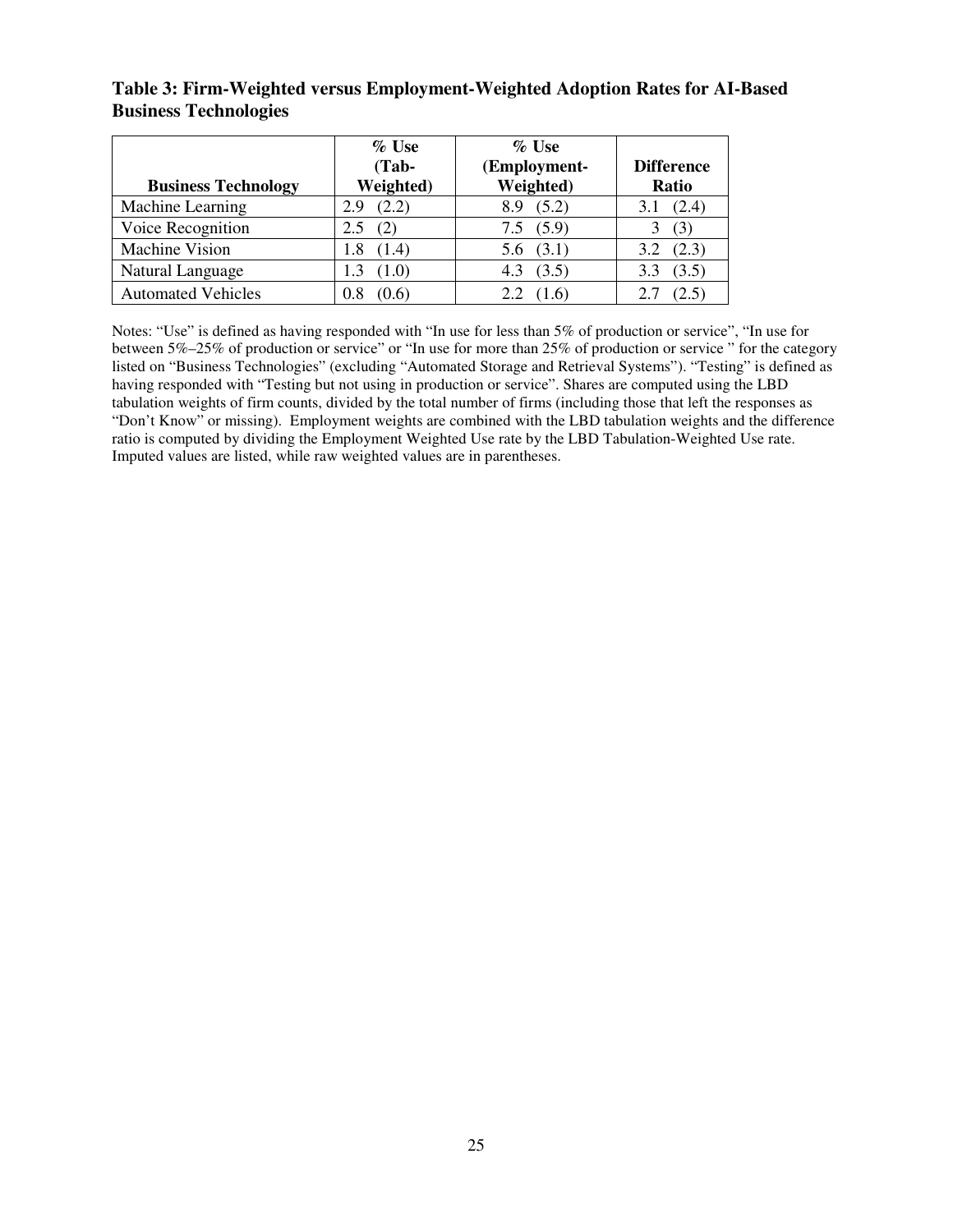|                                             | Full          |               | Do not |                   |
|---------------------------------------------|---------------|---------------|--------|-------------------|
|                                             | <b>Sample</b> | <b>Use AI</b> | use AI | <b>Difference</b> |
| <b>Primary Owner Characteristics</b>        |               |               |        |                   |
| <b>Hold Advanced Degree</b>                 | 22.5          | 34.6          | 21.7   | 12.9              |
| <b>Owned Prior Business</b>                 | 35.2          | 37.4          | 35.0   | 2.3               |
| Missing Age                                 | 6.6           | 7.6           | 6.5    | 1.1               |
| Owner Age (0-34)                            | 3.9           | 3.8           | 3.9    | $-0.1$            |
| Owner Age (35–54)                           | 49.1          | 49.5          | 49.1   | 0.3               |
| Owner Age $(55+)$                           | 40.6          | 39.0          | 40.7   | $-1.7$            |
| Reasons for Starting the Business           |               |               |        |                   |
| Wanted to be own boss                       | 65.6          | 65.4          | 65.6   | $-0.2$            |
| <b>Flexible Hours</b>                       | 53.1          | 52.2          | 53.2   | $-1.0$            |
| Balance work and family                     | 55.7          | 54.9          | 55.7   | $-0.8$            |
| Opportunity for greater income              | 62.9          | 63.7          | 62.8   | 0.9               |
| Best avenue for ideas/goods/services        | 57.2          | 62.6          | 56.9   | 5.7               |
| Unable to find employment                   | 6.4           | 7.1           | 6.3    | 0.8               |
| Working for someone else not appealing      | 30.9          | 30.8          | 30.9   | $-0.1$            |
| Always wanted to start own business         | 47.6          | 48.4          | 47.6   | 0.8               |
| Entrepreneurial role model                  | 23.7          | 26.4          | 23.6   | 2.8               |
| Carry on family business                    | 10.1          | 11.0          | 10.1   | 0.9               |
| Help or become involved in community        | 21.6          | 28.0          | 21.2   | 6.8               |
| Other reasons                               | 7.5           | 10.1          | 7.4    | 2.7               |
| <b>Startup Costs and Funding</b>            |               |               |        |                   |
| Funded by VC                                | 0.5           | 1.2           | 0.5    | 0.7               |
| <b>Missing Startup Capitalization</b>       | 8.2           | 5.8           | 8.4    | $-2.6$            |
| <b>Startup Capitalization &lt;25K</b>       | 36.5          | 34.6          | 36.6   | $-2.0$            |
| Startup Capitalization 25K-1M               | 37.8          | 42.9          | 37.4   | 5.4               |
| Startup Capitalization 1M+                  | 2.1           | 2.7           | 2.0    | 0.7               |
| Don't Know Startup Capitalization           | 15.6          | 13.7          | 15.7   | $-2.0$            |
| <b>Innovative Strategies &amp; Outcomes</b> |               |               |        |                   |
| Process Innovation                          | 17.8          | 37.4          | 16.6   | 20.8              |
| <b>Product Innovation</b>                   | 49.7          | 63.2          | 48.9   | 14.3              |
| Patents Owned or Pending                    | 1.9           | 4.7           | 1.7    | 3.0               |
| IP is very important                        | 17.1          | 35.2          | 16.0   | 19.1              |
| Growth-oriented innovation strategy         | 64.4          | 73.1          | 63.9   | 9.2               |

### **Table 4a: Firm Characteristics by AI User Status (%)**

Notes: "Use" is defined as having responded with "In use for less than 5% of production or service", "In use for between 5%–25% of production or service" or "In use for more than 25% of production or service" for the category listed on any of the AI-based Business Technologies. The "Growth-oriented innovation strategy" indicator is equal to 1 if a firm responded that a focus on introducing new goods or services, reaching new customer groups, or opening up new domestic or export markets was a "very important" innovation strategy for the business.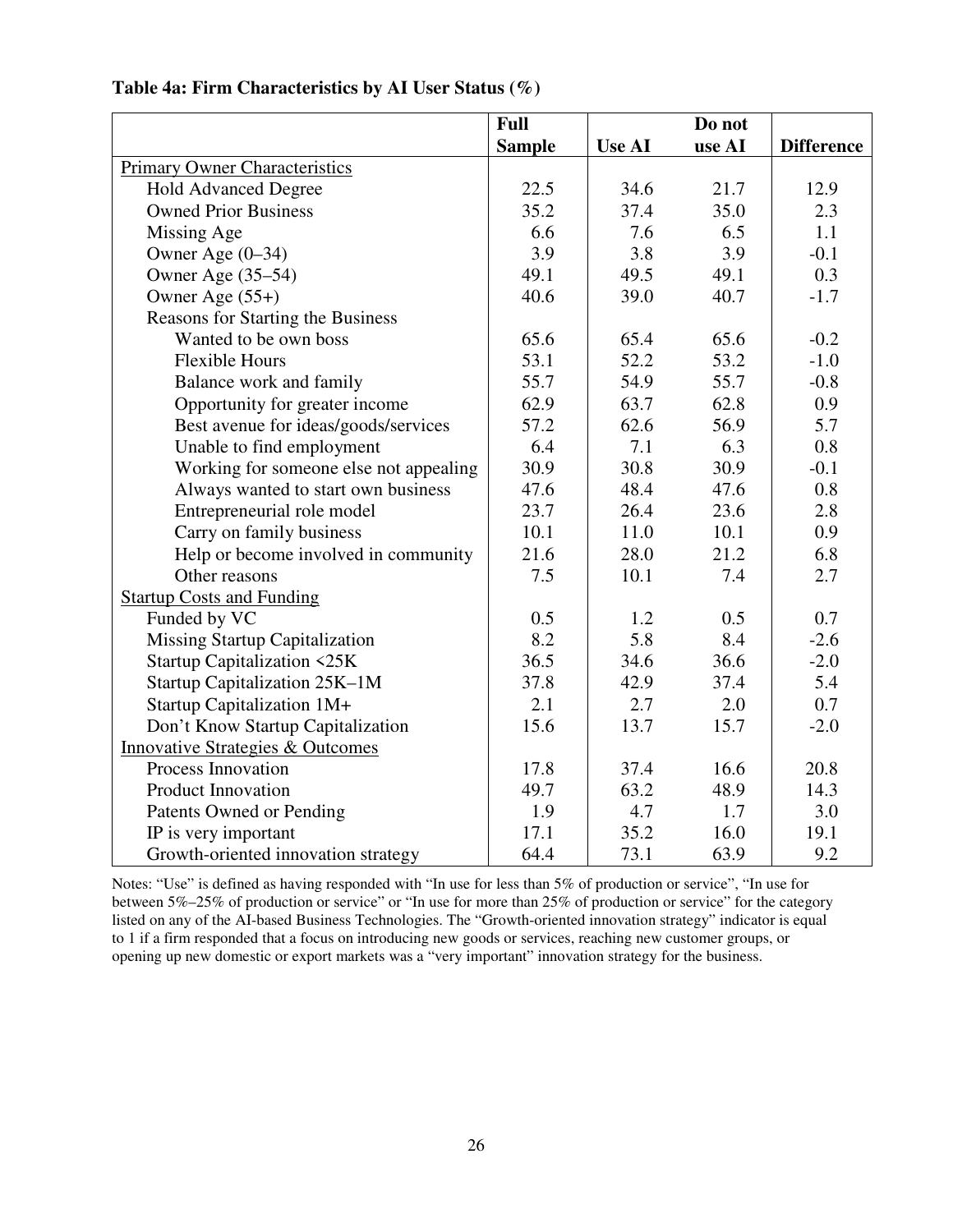|                                             |      | AI Usage Rate (%) |                   |  |
|---------------------------------------------|------|-------------------|-------------------|--|
| Full Sample                                 | 5.8  |                   |                   |  |
|                                             | Yes  | N <sub>o</sub>    | <b>Difference</b> |  |
| <b>Primary Owner Characteristics</b>        |      |                   |                   |  |
| <b>Hold Advanced Degree</b>                 | 8.9  | 4.9               | 4.0               |  |
| <b>Owned Prior Business</b>                 | 6.1  | 5.6               | 0.6               |  |
| Missing Age                                 | 6.6  | 5.7               | 0.9               |  |
| Owner Age $(0-34)$                          | 5.6  | 5.8               | $-0.1$            |  |
| Owner Age (35–54)                           | 5.8  | 5.7               | 0.1               |  |
| Owner Age $(55+)$                           | 5.5  | 5.9               | $-0.4$            |  |
| Reasons for Starting the Business           |      |                   |                   |  |
| Wanted to be own boss                       | 5.7  | 5.8               | 0.0               |  |
| <b>Flexible Hours</b>                       | 5.7  | 5.9               | $-0.2$            |  |
| Balance work and family                     | 5.7  | 5.8               | $-0.2$            |  |
| Opportunity for greater income              | 5.8  | 5.6               | 0.2               |  |
| Best avenue for ideas/goods/services        | 6.3  | 5.0               | 1.3               |  |
| Unable to find employment                   | 6.5  | 5.7               | 0.8               |  |
| Working for someone else not appealing      | 5.7  | 5.8               | 0.0               |  |
| Always wanted to start own business         | 5.8  | 5.7               | 0.2               |  |
| Entrepreneurial role model                  | 6.4  | 5.6               | 0.8               |  |
| Carry on family business                    | 6.3  | 5.7               | 0.5               |  |
| Help or become involved in community        | 7.5  | 5.3               | 2.2               |  |
| Other reasons                               | 7.7  | 5.6               | 2.1               |  |
| <b>Startup Costs and Funding</b>            |      |                   |                   |  |
| Funded by VC                                | 12.8 | 5.7               | 7.1               |  |
| <b>Missing Startup Capitalization</b>       | 4.1  | 5.9               | $-1.8$            |  |
| <b>Startup Capitalization &lt;25K</b>       | 5.5  | 5.9               | $-0.5$            |  |
| Startup Capitalization 25K-1M               | 6.5  | 5.3               | 1.2               |  |
| Startup Capitalization 1M+                  | 7.6  | 5.7               | 1.9               |  |
| Don't Know Startup Capitalization           | 5.1  | 5.9               | $-0.8$            |  |
| <b>Innovative Strategies &amp; Outcomes</b> |      |                   |                   |  |
| Process Innovation                          | 12.1 | 4.4               | 7.7               |  |
| Product Innovation                          | 7.3  | 4.2               | 3.1               |  |
| Patents Owned or Pending                    | 14.4 | 5.6               | 8.8               |  |
| IP is very important                        | 11.8 | 4.5               | 7.3               |  |
| Growth-oriented innovation strategy         | 6.5  | 4.4               | 2.2               |  |

## **Table 4b: AI Usage Rates by Firm Characteristics**

Notes: "Use" is defined as having responded with "In use for less than 5% of production or service", "In use for between 5%–25% of production or service" or "In use for more than 25% of production or service" for the category listed on any of the AI-based Business Technologies. The "Growth-oriented innovation strategy" indicator is equal to 1 if a firm responded that a focus on introducing new goods or services, reaching new customer groups, or opening up new domestic or export markets was a "very important" innovation strategy for the business.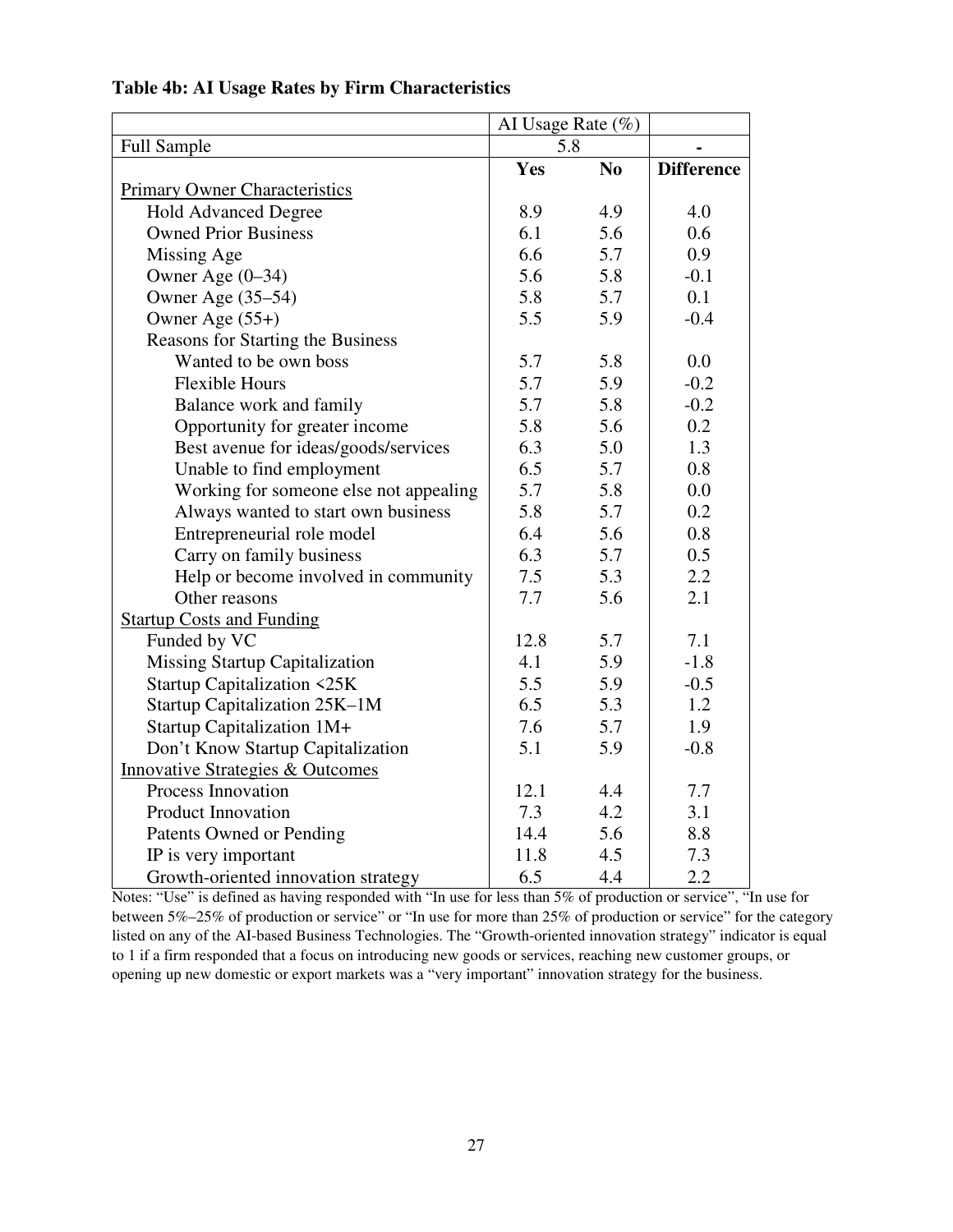|                                           | (1)            | (2)            | (3)                     | (4)                     | (5)                     |
|-------------------------------------------|----------------|----------------|-------------------------|-------------------------|-------------------------|
|                                           | <b>Revenue</b> | <b>Revenue</b> | <b>Revenue</b>          | Revenue                 | <b>Revenue</b>          |
|                                           | Growth         | Growth         | Growth                  | Growth                  | Growth                  |
|                                           | (First 3       | (First 3       | (First 3                | (First 3                | (First 3)               |
| <b>Description</b>                        | years)         | years)         | vears)                  | years)                  | years)                  |
|                                           |                |                |                         |                         | 0.0032                  |
| Use AI $(1/0)$                            |                |                |                         |                         | (0.0042)                |
| Advanced Degree (1/0)                     | $0.0127***$    |                |                         | $0.0073**$              | $0.0072**$              |
|                                           | (0.0031)       |                |                         | (0.0031)                | (0.0031)                |
| Prior Business (1/0)                      | $0.0086***$    |                |                         | 0.0031                  | 0.0031                  |
|                                           | (0.0022)       |                |                         | (0.0022)                | (0.0022)                |
| Owner Age (35–54)                         | $-0.0547***$   |                |                         | $-0.0538***$            | $-0.0538***$            |
|                                           | (0.0058)       |                |                         | (0.0058)                | (0.0058)                |
| Owner Age $(55+)$                         | $-0.0996***$   |                |                         | $-0.0982***$            | $-0.0982***$            |
|                                           | (0.0060)       |                |                         | (0.0060)                | (0.0060)                |
| Lifestyle Reason (1/0)                    |                | $-0.0017$      |                         | $-0.0126***$            | $-0.0126***$            |
|                                           |                | (0.0020)       |                         | (0.0021)                | (0.0021)                |
| Funded by Venture Capital (1/0)           |                | $0.0753***$    |                         | $0.0551***$             | $0.0550***$             |
|                                           |                | (0.0166)       |                         | (0.0166)                | (0.0166)                |
| Startup Capitalization 25K-1M (1/0)       |                | $0.0397***$    |                         | $0.0351***$             | $0.0351***$             |
|                                           |                | (0.0025)       |                         | (0.0025)                | (0.0025)                |
| Startup Capitalization 1M+ (1/0)          |                | $0.0677***$    |                         | $0.0611***$             | $0.0611***$             |
|                                           |                | (0.0071)       |                         | (0.0071)                | (0.0071)                |
| Process Innovation (1/0)                  |                |                | $0.0241***$             | $0.0214***$             | $0.0212***$             |
|                                           |                |                | (0.0028)                | (0.0028)                | (0.0028)                |
| Product Innovation (1/0)                  |                |                | $0.0061***$             | $0.0042**$              | $0.0042**$              |
|                                           |                |                | (0.0021)                | (0.0021)                | (0.0021)                |
| Patents Owned or Pending (1/0)            |                |                | $0.0677***$             | $0.0613***$             | $0.0612***$             |
|                                           |                |                | (0.0091)<br>$0.0323***$ | (0.0091)<br>$0.0282***$ | (0.0091)<br>$0.0280***$ |
| IP is very important $(1/0)$              |                |                | (0.0029)                | (0.0029)                | (0.0029)                |
|                                           |                |                | $0.0279***$             | $0.0254***$             | $0.0253***$             |
| Growth-oriented innovation strategy (1/0) |                |                | (0.0021)                | (0.0021)                | (0.0021)                |
|                                           | $-0.0026$      | 0.0008         | $-0.0020$               | 0.0006                  | 0.0006                  |
| Owner Gender $(1 =$ Female, $0 =$ Male)   | (0.0024)       | (0.0024)       | (0.0023)                | (0.0024)                | (0.0024)                |
| State-by-Ind Controls                     | Yes            | Yes            | Yes                     | Yes                     | Yes                     |
|                                           | Yes            |                | Yes                     |                         |                         |
| Firm Age Controls                         |                | Yes            |                         | Yes                     | Yes                     |
| Observations (rounded)                    | 170,000        | 170,000        | 170,000                 | 170,000                 | 170,000                 |
|                                           |                |                |                         |                         |                         |
| R-squared                                 | 0.144          | 0.143          | 0.144                   | 0.151                   | 0.151                   |

#### **Table 5 – Determinants of High-Growth Firms**

Notes: Standard errors in parentheses. \*, \*\* and \*\*\* denotes significance at the 10, 5 and 1% respectively. Revenue growth refers to the Davis, Haltiwanger and Schuh measure of growth given by: $(REV_t - REV_{t-1})/(0.5 * REV_t +$  $REV_{t+1}$ ). "Use" is defined as having responded with "In use for less than 5% of production or service", "In use for between 5%–25% of production or service" or "In use for more than 25% of production or service " for the category listed on any of the AI-based Business Technologies (Automated Guided Vehicles, Natural Language Processing, Machine Learning, Machine Vision and Voice Recognition). State-by-Ind controls refers to state and 6-digit NAICS industry dummies.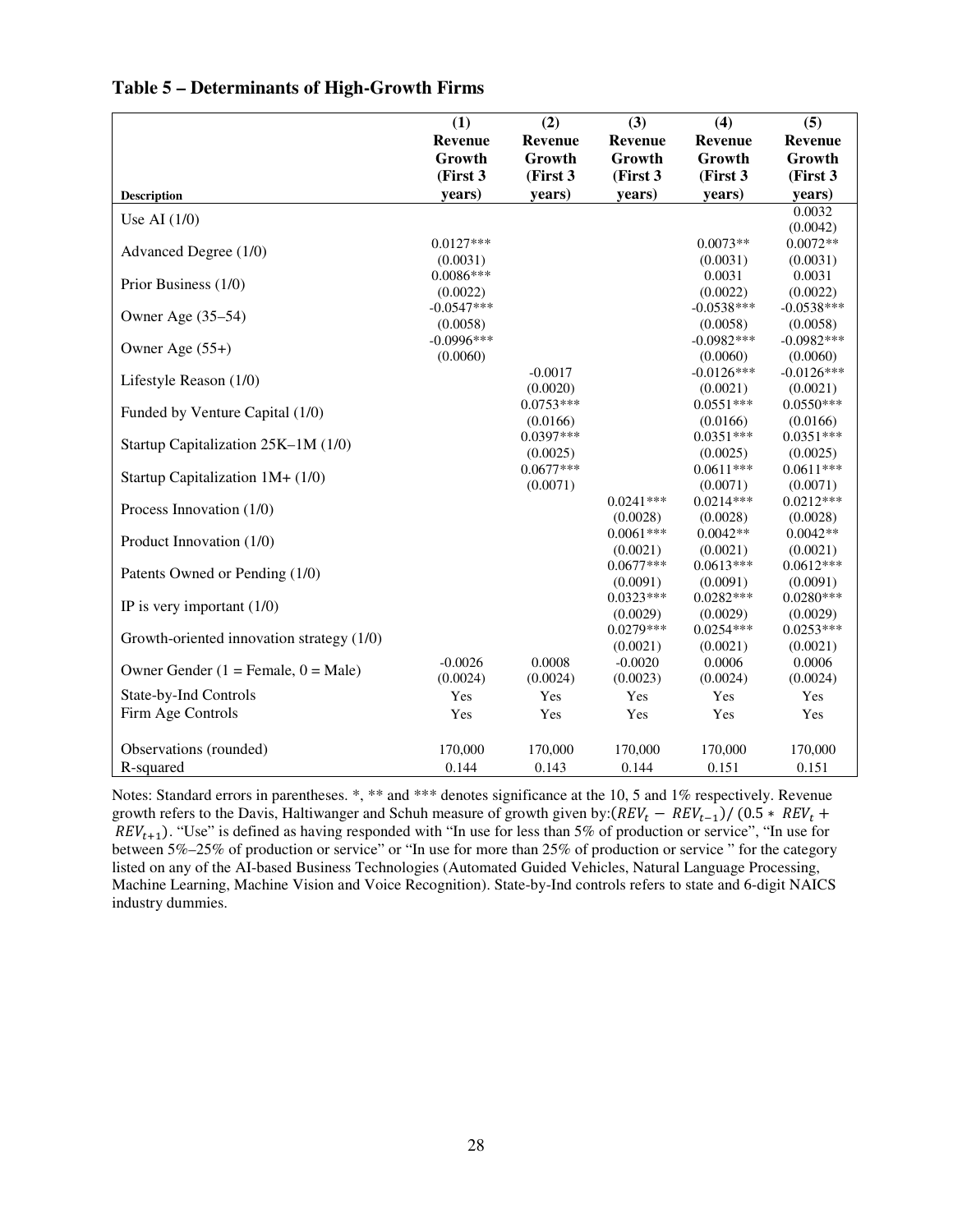|                                | (1)           | (2)                       | (3)            | (4)            | (5)                   | (6)                   |
|--------------------------------|---------------|---------------------------|----------------|----------------|-----------------------|-----------------------|
| <b>Description</b>             | <b>Use AI</b> | <b>Use AI</b>             | <b>Use AI</b>  | <b>Use AI</b>  | <b>Use AI</b>         | <b>Use AI</b>         |
|                                | $0.0093***$   | $0.0087***$               | $0.0076***$    | 0.0023         | 0.0014                | $-0.0013$             |
| Revenue Growth (First 3 years) | (0.0019)      | (0.0019)                  | (0.0019)       | (0.0019)       | (0.0019)              | (0.0019)              |
| Advanced Degree (1/0)          |               | $0.0157***$               |                |                | $0.0099***$           | $0.0096***$           |
|                                |               | (0.0021)                  |                |                | (0.0021)              | (0.0021)              |
| Prior Business (1/0)           |               | $0.0115***$               |                |                | $0.0062***$           | $0.0054***$           |
|                                |               | (0.0014)                  |                |                | (0.0014)              | (0.0014)              |
| Owner Age (35–54)              |               | $-0.0057*$                |                |                | $-0.0019$             | $-0.0019$             |
|                                |               | (0.0034)<br>$-0.0101$ *** |                |                | (0.0034)<br>$-0.0039$ | (0.0034)              |
| Owner Age (55+)                |               | (0.0035)                  |                |                | (0.0035)              | $-0.0032$<br>(0.0035) |
|                                |               |                           | 0.0000         |                | $-0.0023*$            | $-0.0017$             |
| Lifestyle Reason (1/0)         |               |                           | (0.0013)       |                | (0.0013)              | (0.0013)              |
| Funded by Venture Capital      |               |                           | $0.0553***$    |                | $0.0362***$           | $0.0345***$           |
| (1/0)                          |               |                           | (0.0115)       |                | (0.0113)              | (0.0113)              |
| Startup Capitalization 25K-1M  |               |                           | $0.0178***$    |                | $0.0106***$           | $0.0079***$           |
| (1/0)                          |               |                           | (0.0017)       |                | (0.0017)              | (0.0017)              |
| Startup Capitalization 1M+     |               |                           | $0.0269***$    |                | $0.0117**$            | 0.0030                |
| (1/0)                          |               |                           | (0.0049)       |                | (0.0049)              | (0.0050)              |
|                                |               |                           |                | $0.0590***$    | $0.0578***$           | $0.0569***$           |
| Process Innovation (1/0)       |               |                           |                | (0.0022)       | (0.0022)              | (0.0022)              |
|                                |               |                           |                | $0.0096***$    | $0.0095***$           | $0.0095***$           |
| Product Innovation (1/0)       |               |                           |                | (0.0013)       | (0.0013)              | (0.0013)              |
| Patents Owned or Pending       |               |                           |                | $0.0358***$    | $0.0325***$           | $0.0318***$           |
| (1/0)                          |               |                           |                | (0.0073)       | (0.0073)              | (0.0073)              |
|                                |               |                           |                | $0.0584***$    | $0.0566***$           | $0.0550***$           |
| IP is very important $(1/0)$   |               |                           |                | (0.0023)       | (0.0023)              | (0.0023)              |
|                                |               |                           |                | $0.0105***$    | $0.0099***$           | $0.0087***$           |
| Growth Strategy (1/0)          |               |                           |                | (0.0013)       | (0.0013)              | (0.0013)              |
| State-by-Ind Controls          | Yes           | Yes                       | Yes            | Yes            | Yes                   | Yes                   |
| Firm Age Controls              | Yes           | Yes                       | Yes            | Yes            | Yes                   | Yes                   |
| Firm Size Controls             | No            | N <sub>o</sub>            | N <sub>o</sub> | N <sub>o</sub> | N <sub>o</sub>        | Yes                   |
| <b>MU Status Control</b>       | No            | No                        | No             | No             | No                    | Yes                   |
|                                |               |                           |                |                |                       |                       |
| Observations (rounded)         | 170,000       | 170,000                   | 170,000        | 170,000        | 170,000               | 170,000               |
| R-squared                      | 0.141         | 0.142                     | 0.143          | 0.162          | 0.164                 | 0.164                 |

## **Table 6 – Determinants of AI Adoption (High-Growth Firms (First 3 years))**

Notes: Standard errors in parentheses. \*, \*\* and \*\*\* denotes significance at the 10, 5 and 1% respectively. Revenue growth refers to the Davis, Haltiwanger and Schuh measure of growth given by: $(REV_t - REV_{t-1})/(0.5 * REV_t +$  $REV_{t+1}$ ). "Use" is defined as having responded with "In use for less than 5% of production or service", "In use for between 5%–25% of production or service" or "In use for more than 25% of production or service " for the category listed on any of the AI-based Business Technologies (Automated Guided Vehicles, Natural Language Processing, Machine Learning, Machine Vision and Voice Recognition). State-by-Ind controls refers to state and 6-digit NAICS industry dummies. Firm size controls refers to size at time of the ABS survey (reference year 2017).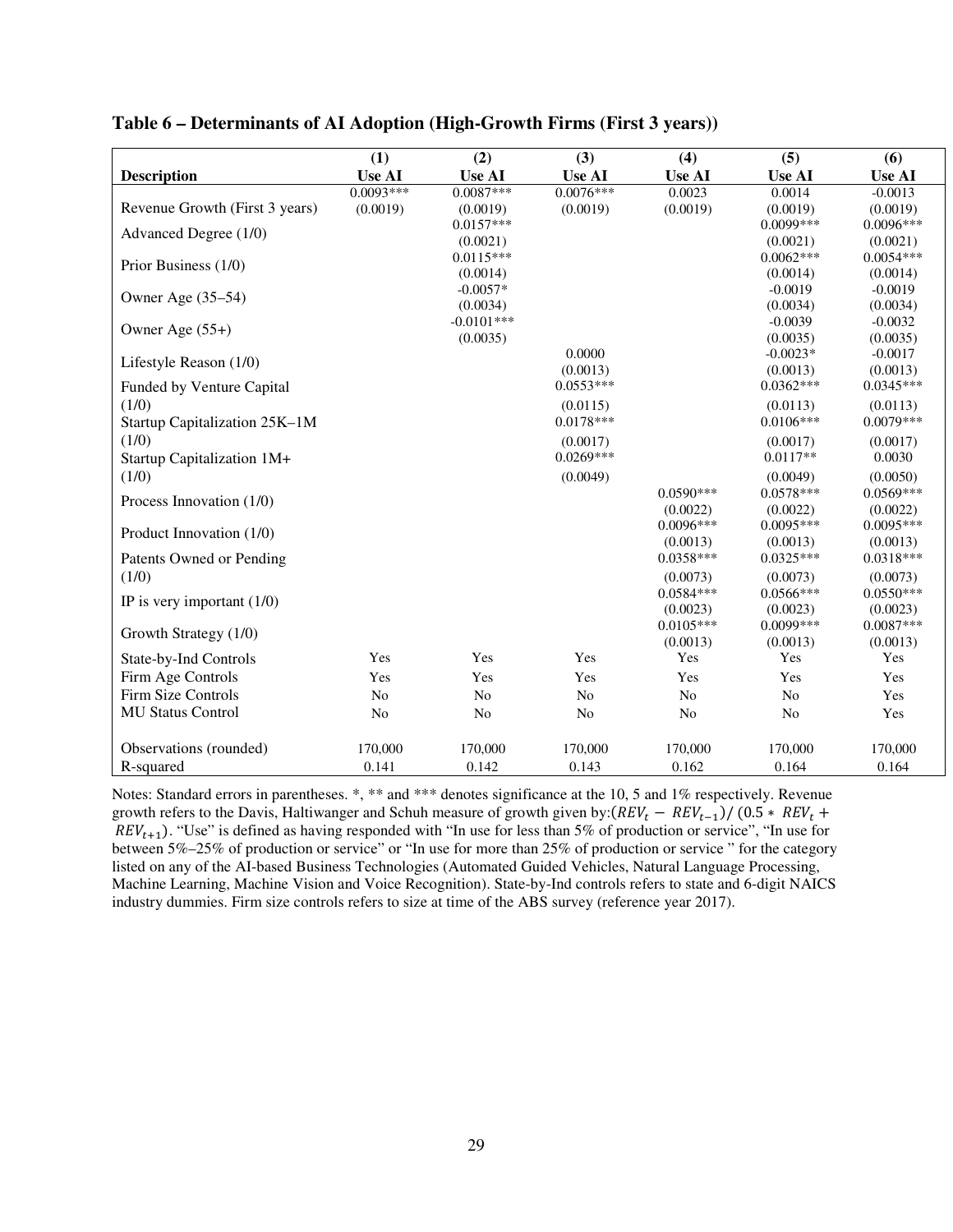|                               | (1)            | (2)            | (3)                     | (4)            | (5)                     | (6)                     |
|-------------------------------|----------------|----------------|-------------------------|----------------|-------------------------|-------------------------|
| <b>Description</b>            | <b>Use AI</b>  | <b>Use AI</b>  | <b>Use AI</b>           | <b>Use AI</b>  | <b>Use AI</b>           | <b>Use AI</b>           |
| Revenue Growth                | $0.0074***$    | $0.0070***$    | $0.0058***$             | 0.0014         | 0.0005                  | $-0.0022$               |
| (First 3 years)               | (0.0020)       | (0.0020)       | (0.0020)                | (0.0019)       | (0.0019)                | (0.0020)                |
| Revenue Growth (Last          | $0.0082***$    | $0.0078***$    | $0.0081***$             | $0.0043**$     | $0.0043**$              | $0.0038*$               |
| 3 years)                      | (0.0021)       | (0.0021)       | (0.0021)                | (0.0021)       | (0.0021)                | (0.0021)                |
| <b>Advanced Degree</b>        |                | $0.0157***$    |                         |                | $0.0099***$             | 0.0096***               |
| (1/0)                         |                | (0.0021)       |                         |                | (0.0021)                | (0.0021)                |
| Prior Business (1/0)          |                | $0.0114***$    |                         |                | $0.0062***$             | $0.0054***$             |
|                               |                | (0.0014)       |                         |                | (0.0014)                | (0.0014)                |
| Owner Age (35-54)             |                | $-0.0053$      |                         |                | $-0.0017$               | $-0.0017$               |
|                               |                | (0.0034)       |                         |                | (0.0034)                | (0.0034)                |
| Owner Age (55+)               |                | $-0.0095***$   |                         |                | $-0.0036$               | $-0.0029$               |
|                               |                | (0.0035)       | $-0.0000$               |                | (0.0035)<br>$-0.0023*$  | (0.0035)<br>$-0.0017$   |
| Lifestyle Reason              |                |                |                         |                |                         |                         |
| (1/0)                         |                |                | (0.0013)<br>$0.0549***$ |                | (0.0013)<br>$0.0360***$ | (0.0013)<br>$0.0344***$ |
| Funded by Venture             |                |                |                         |                |                         |                         |
| Capital (1/0)                 |                |                | (0.0115)                |                | (0.0113)                | (0.0113)                |
| <b>Startup Capitalization</b> |                |                | $0.0179***$             |                | $0.0107***$             | $0.0079***$             |
| $25K-1M(1/0)$                 |                |                | (0.0017)                |                | (0.0017)                | (0.0017)                |
| <b>Startup Capitalization</b> |                |                | $0.0269***$             |                | $0.0118**$              | 0.0031                  |
| $1M+ (1/0)$                   |                |                | (0.0049)                |                | (0.0049)                | (0.0050)                |
| Process Innovation            |                |                |                         | $0.0590***$    | $0.0578***$             | $0.0569***$             |
| (1/0)                         |                |                |                         | (0.0022)       | (0.0022)                | (0.0022)                |
| Product Innovation            |                |                |                         | 0.0096***      | $0.0095***$             | $0.0095***$             |
| (1/0)                         |                |                |                         | (0.0013)       | (0.0013)                | (0.0013)                |
| Patents Owned or              |                |                |                         | $0.0357***$    | $0.0324***$             | $0.0318***$             |
| Pending $(1/0)$               |                |                |                         | (0.0073)       | (0.0073)                | (0.0073)                |
| IP is very important          |                |                |                         | $0.0584***$    | $0.0565***$             | $0.0550***$             |
| (1/0)                         |                |                |                         | (0.0023)       | (0.0023)                | (0.0023)                |
| Growth Strategy (1/0)         |                |                |                         | $0.0105***$    | 0.0099***               | $0.0086***$             |
|                               |                |                |                         | (0.0013)       | (0.0013)                | (0.0013)                |
| State-by-Ind Controls         | Yes            | Yes            | Yes                     | Yes            | Yes                     | Yes                     |
| Firm Age Controls             | Yes            | Yes            | Yes                     | Yes            | Yes                     | Yes                     |
| Firm Size Controls            | N <sub>o</sub> | No             | $\rm No$                | $\rm No$       | $\rm No$                | Yes                     |
| <b>MU Status Control</b>      | N <sub>o</sub> | N <sub>o</sub> | No                      | N <sub>o</sub> | N <sub>0</sub>          | Yes                     |
|                               |                |                |                         |                |                         |                         |
| Observations                  |                |                |                         |                |                         |                         |
| (rounded)                     | 170,000        | 170,000        | 170,000                 | 170,000        | 170,000                 | 170,000                 |
| R-squared                     | 0.141          | 0.142          | 0.143                   | 0.162          | 0.164                   | 0.164                   |

**Table 7 – Determinants of AI Adoption (High-Growth Firms (First 3 years & Most Recent))** 

Notes: Standard errors in parentheses. \*, \*\* and \*\*\* denotes significance at the 10, 5 and 1% respectively. Revenue growth refers to the Davis, Haltiwanger and Schuh measure of growth given by: $(REV_t - REV_{t-1})/(0.5 * REV_t +$  $REV_{t+1}$ ). "Use" is defined as having responded with "In use for less than 5% of production or service", "In use for between 5%–25% of production or service" or "In use for more than 25% of production or service " for the category listed on any of the AI-based Business Technologies (Automated Guided Vehicles, Natural Language Processing, Machine Learning, Machine Vision and Voice Recognition). State-by-Ind controls refers to state and 6-digit NAICS industry dummies. Firm size controls refers to size at time of the ABS survey (reference year 2017).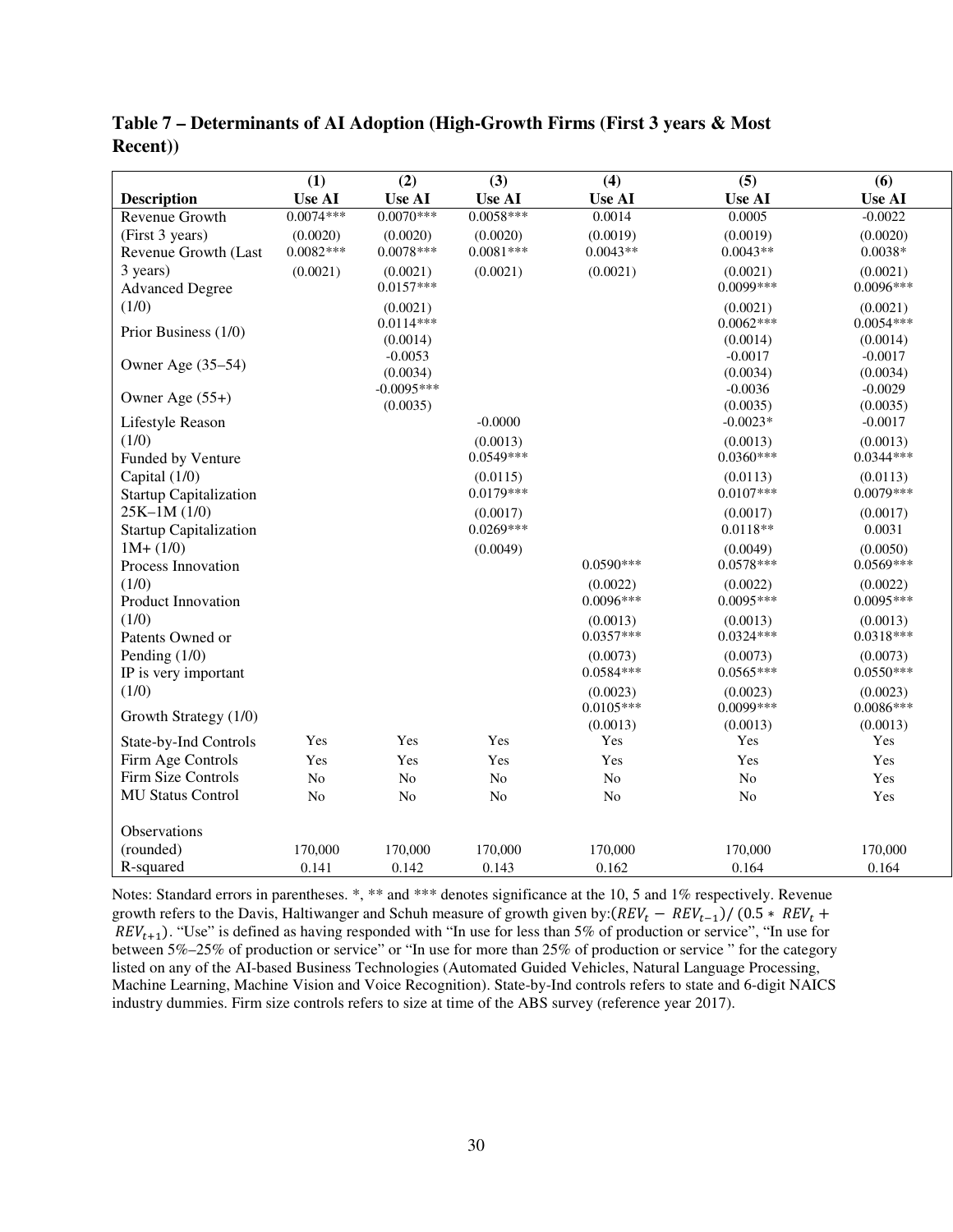

**Figure 1: ABS Responses to AI-Based Business Technologies** 

Note: Tabulations based on unweighted and unimputed responses.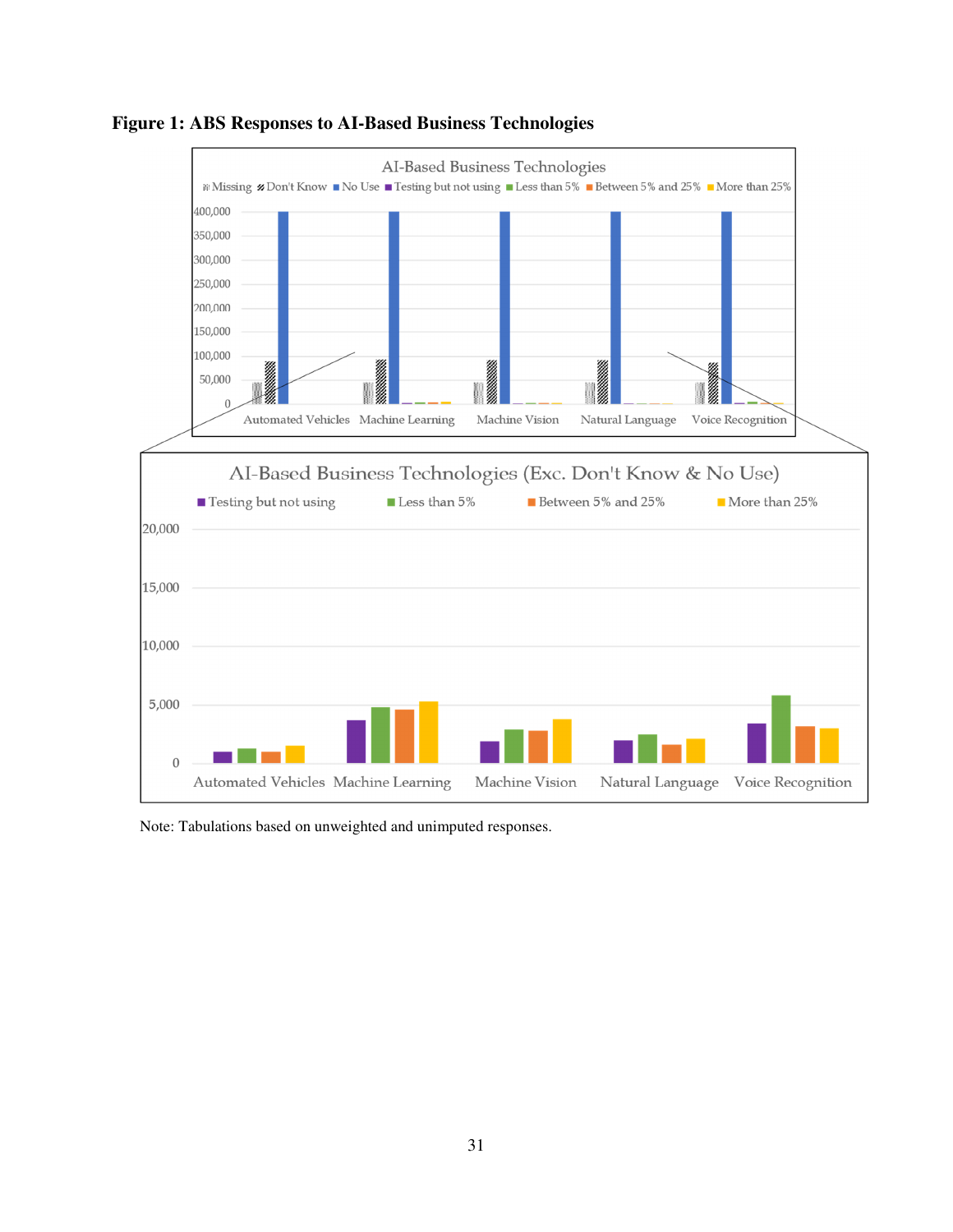

### **Figure 2: AI Usage across size Categories (Weighted)**

Notes: The figures visually represent the share of firms (weighted by survey-LBD weights) that indicate use or test at least 1 of the following business technologies: Automated Guided Vehicles, Machine Learning, Machine Vision, Natural Language Processing and Voice Recognition. Values are based on the imputed probabilities for respondents who answered "Missing" or "Don't Know" to 1 or more of the aforementioned business technologies.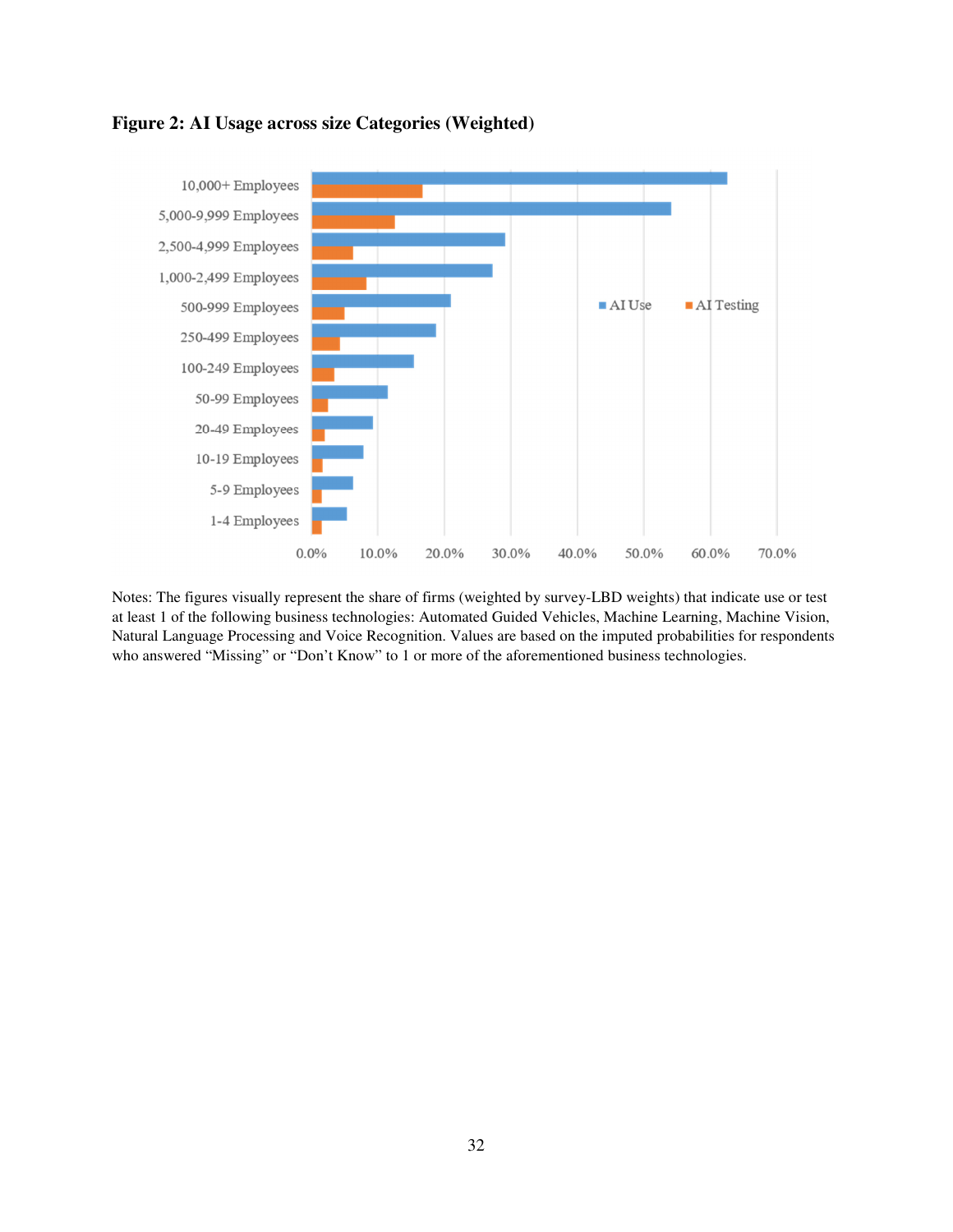## **Figure 3: Technological Hierarchies<sup>16</sup>**

-



## **a. Sankey Diagram for Machine Learning**

<sup>&</sup>lt;sup>16</sup> The Sankey diagrams visually represents firm counts as they progress from no technology adoption to business technology and machine learning technology adoption. The size of the grey area is representative of the number of firm counts progressing to the next stage. Note that the calculations are made using imputed responses for "Missing".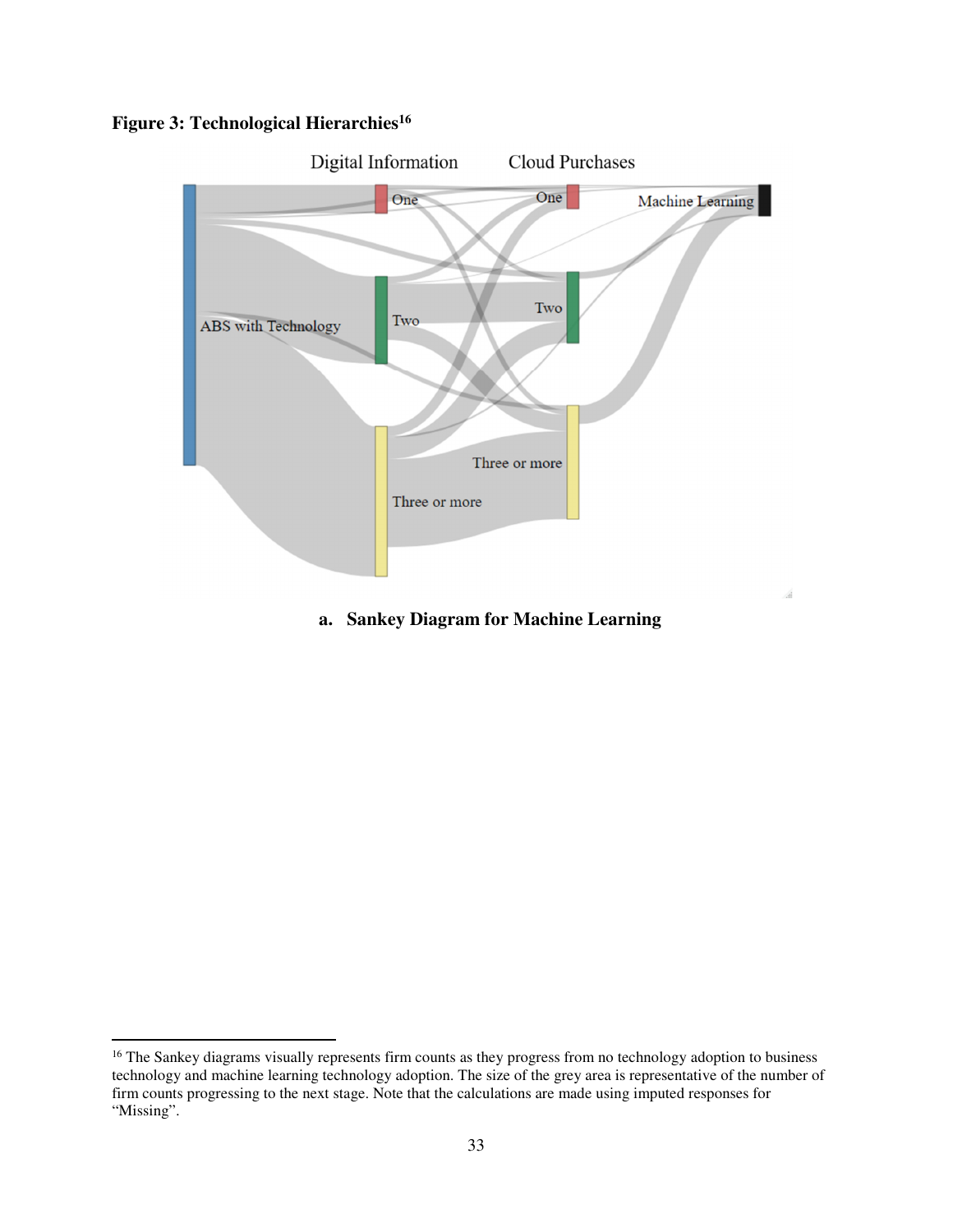

**Figure 4 – F1 Score for Basic versus Full Specification**